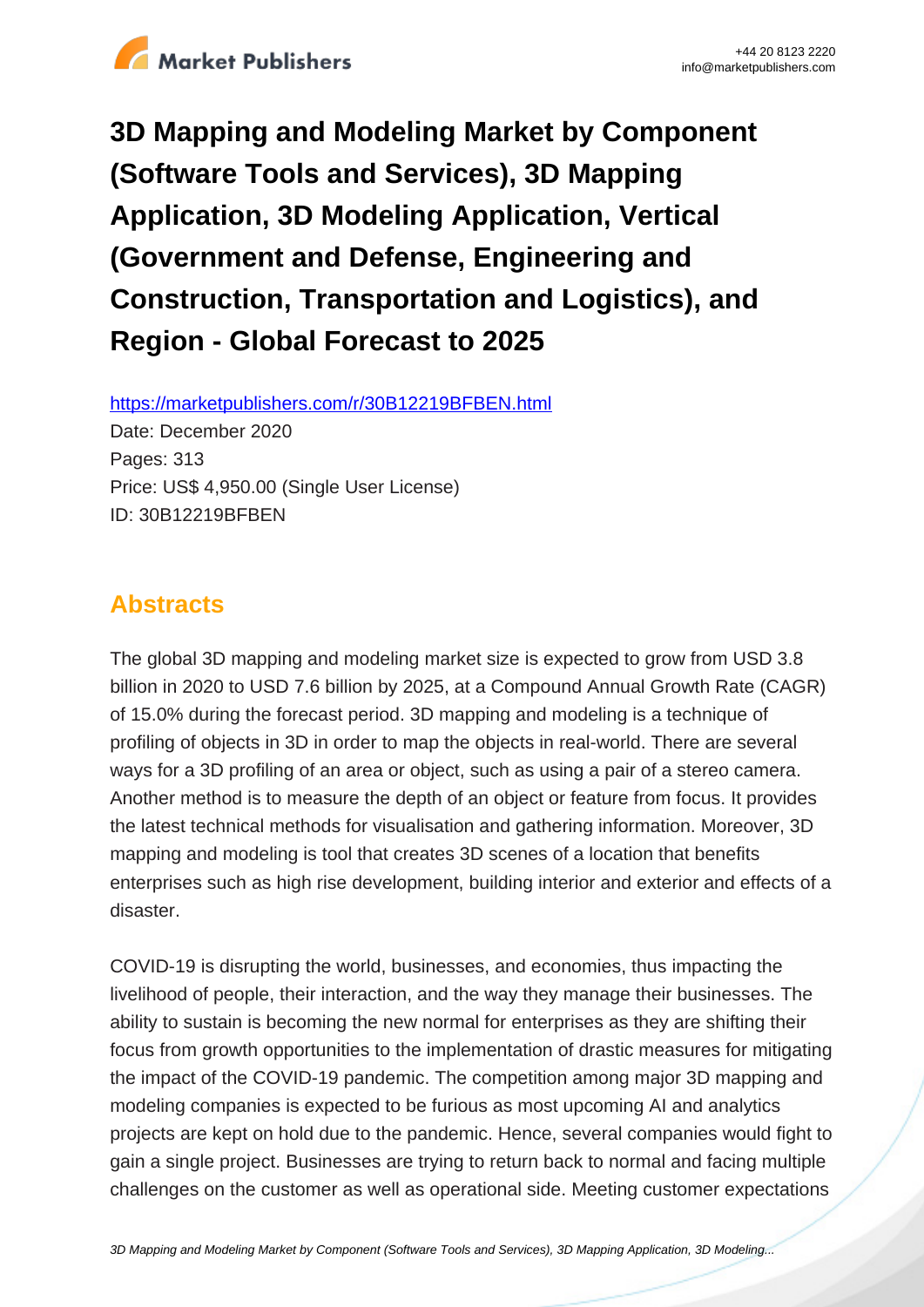

in terms of optimizing processes, increasing security concerns due to various voice-related recording systems and networks, growing network connectivity issues, and declining industrial and manufacturing operations are some of the key business challenges. New practices such as work from home and social distancing are creating the need for remote monitoring, smart payment technologies, and building digital infrastructure for large-scale deployments. With a sudden surge in remote workers, there is an increase in the demand for advanced 3D mapping and modeling-based software tools and services to effectively store and safeguard a huge amount of data.

Among Software tools, the 3D modeling segment to record the higher growth during the forecast period

By software tools, the 3D mapping and modeling is segmented into 3D mapping software and 3D modeling software. 3D modeling software tools is expected to account for a higher market growth rate during the forecast period. The growth rate is attributed to the increasing demand and wide applications of 3D modeling tools across the media and entertainment vertical. 3D modeling is the process of developing a 3D replica of an object via specialized software and the product formed is a 3D model. It can be displayed through a computer simulation method. 3D models created from 3D objects are a collection of data points that can be collected via scanners. 3D models can demonstrate proposed buildings and landscapes through software architectural models. 3D solid models are created for non-visual simulations used in medical and engineering. It is also used for CAD applications.

Among services, the managed services segment to record the higher CAGR during the forecast period

The services segment in the 3D mapping and modeling market has been further divided into professional services and managed services. These services play a vital role in the functioning of 3D mapping and modeling software tools. The growth of managed services can be attributed to the provision of technical expertise, helping companies enhance their focus on the core business processes. 3D mapping and modeling vendors require technical support services and consulting services to quickly and smoothly deploy their software tools in the market. These services help maximize the value of enterprise investments. Service providers ensure end-to-end deployment and maintenance of 3D mapping and modeling software tools and address pre- and postdeployment queries.

Among 3D modeling applications, the animation and movies segment to record the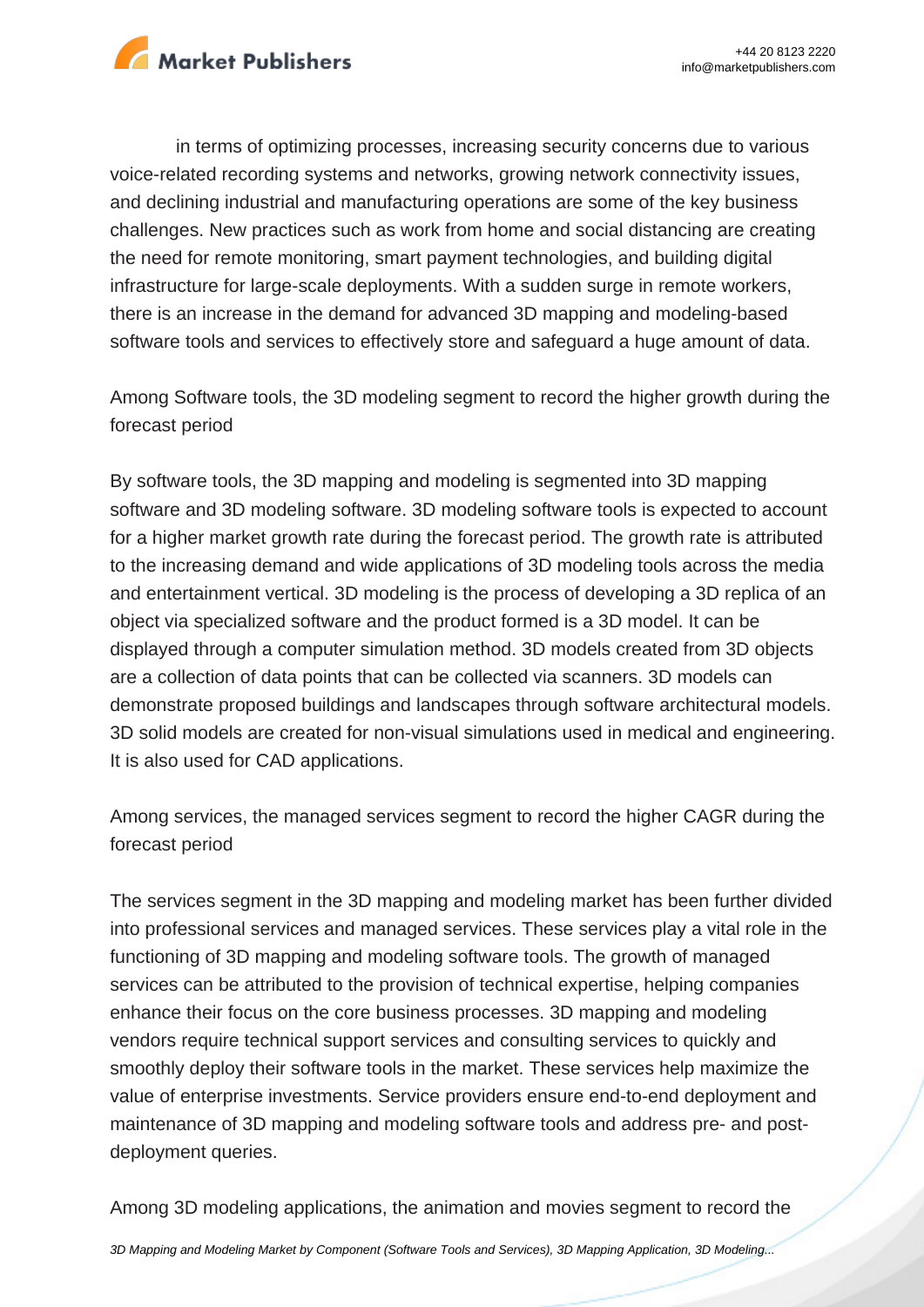

#### highest CAGR during the forecast period

3D mapping and modeling software market is segmented on the basis of 3D modeling applications such as, product marketing, animation and movies, gaming and designing, architectural rendering, and others (simulation, sculpting, painting, and visualization). The increasing popularity of animated movies in the media and entertainment industry is expected to fuel the growth of animation and movies application. Moreover, the need to make customers understand designs properly by providing visual models to drive the use of 3D modeling for architectural rendering would also drive market growth. The demand for 3D modeling technology is augmented in the film industry, as it makes a noticeable impression on the industry by providing the finest animation practices. 3D fulllength movies have increased the need for 3D modeling, which helps artists and animators develop detailed models of objects, including characters, landscapes, buildings, and more, to be used in animated films.

Among deployment mode, the cloud deployment segment to record the higher CAGR during the forecast period

The 3D mapping and modeling market by deployment mode includes the on-premises and cloud segments. Deployment refers to the setting-up of the hardware, operating systems, and applications required to manage the IT ecosystem. 3D mapping and modeling software tools can be deployed through either mode based on security, availability, and scalability. Cloud deployment offers advantages such as pay-per-use, and low installation and maintenance costs. This deployment mode is expected to show high growth in the near future.

Among organization size, the SME's segment to record the higher CAGR during the forecast period

3D mapping and modeling is widely being used across major verticals. Its adoption is increasing, irrespective of organization size. Based on organization size, the 3D mapping and modeling market is segmented into SMEs and large enterprises. Organizations are categorized among these two types based on their employee strength. SMEs have realized the necessity to structure large volumes of data, which increases with time. The adoption of 3D mapping and modeling software tools and services is expected to be high among SMEs due to the availability of low-cost cloud deployment options. The ever-growing volume of geospatial data due to the use of social media, mobile applications, and entertainment devices is one of the major factors increasing the adoption of 3D mapping and modeling software tools and services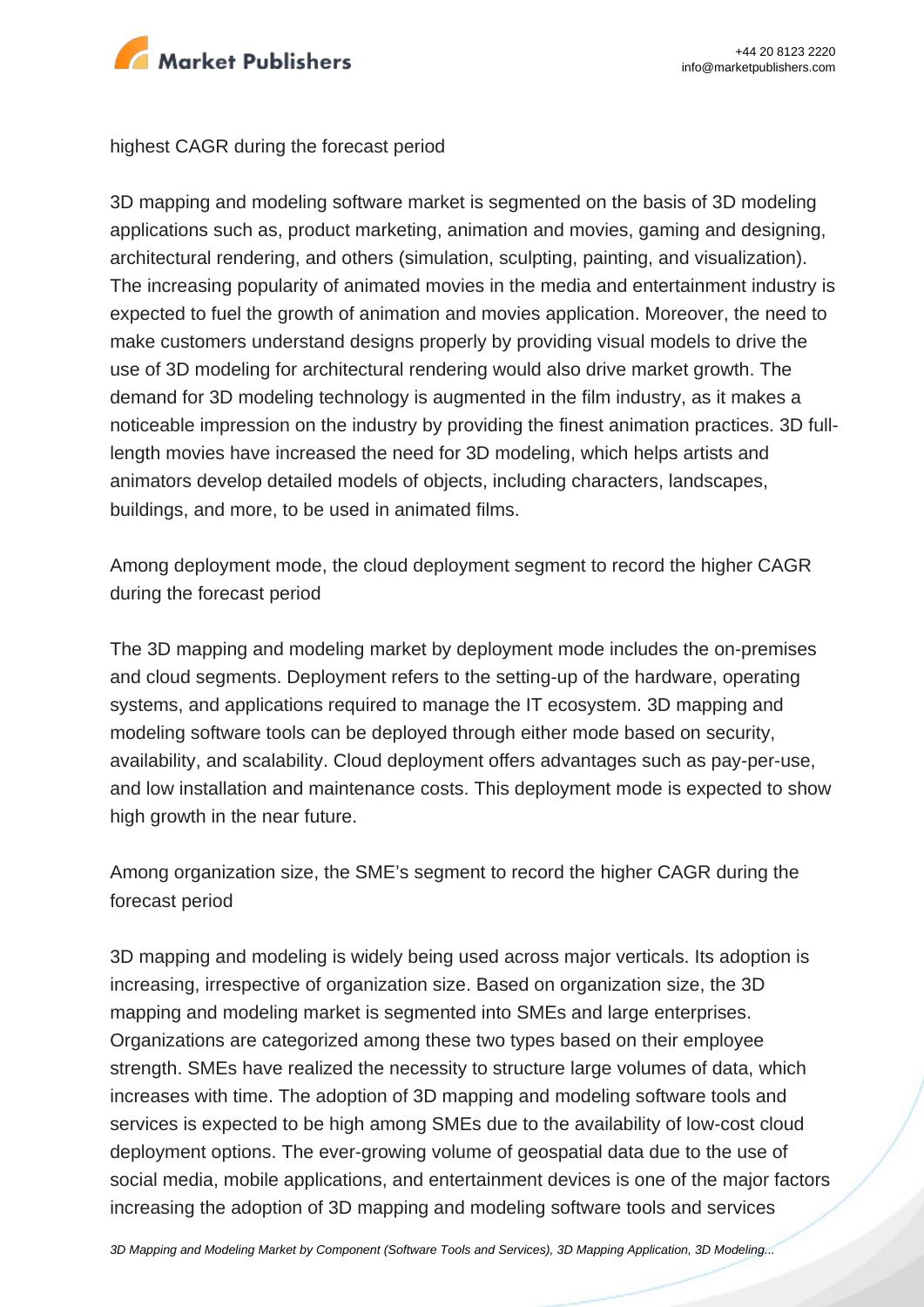

among SMEs and large enterprises.

Among verticals, the healthcare and life sciences vertical to record the higher CAGR during the forecast period

3D mapping and modeling is gaining traction across key verticals, owing to the proliferation of geospatial data and demand for operational efficiency by organizations. The 3D mapping and modeling market by vertical into engineering and construction, retail and consumer goods, IT and telecom, manufacturing, healthcare and life sciences, transportation and logistics, media and entertainment, government and defense, energy and utilities, and others (education, agriculture, automotive, and IT and Telecom). In the healthcare and life sciences vertical, there is a rise in the use of 3D mapping and modeling software tools across various medical devices, such as X-ray, CT scan, and MRI. 3D mapping is used in the healthcare industry to get a clear view of the inner parts of the body and to understand human anatomy. This mapping technology helps surgeons to perform advanced surgeries such as removal of any constrictions inside the body by providing a 3D map of the organ. Advanced 3D modeling and image processing is used to create 3D surface models and 3D medical multi-modality imaging from the 3D CT/MRI images.

Among regions, North America to hold the largest market size during the forecast period

North America is expected to hold the largest market size in the global 3D mapping and modeling market during the forecast period. The key factor favoring the growth of the 3D mapping and modeling market in North America is the increasing demand for advanced customer viewing experience by small and medium businesses and government agencies would fuel the demand for 3D mapping and modeling products in North America. Europe is expected to be in second position in terms of market size and market share during the forecast period. The delivery of unprecedented manufacturing productivity improvements and increased speed and reliability of quality assurance and validation processes are some of the factors driving the 3D mapping and modeling market growth in Europe. APAC is expected to record the fastest growth rate during the forecast period. The 3D mapping and modeling market is expected to witness considerable developments and adoption of solutions across APAC during the forecast period. The increasing number of players across different regions is further expected to drive the 3D mapping and modeling market.

#### Breakdown of primaries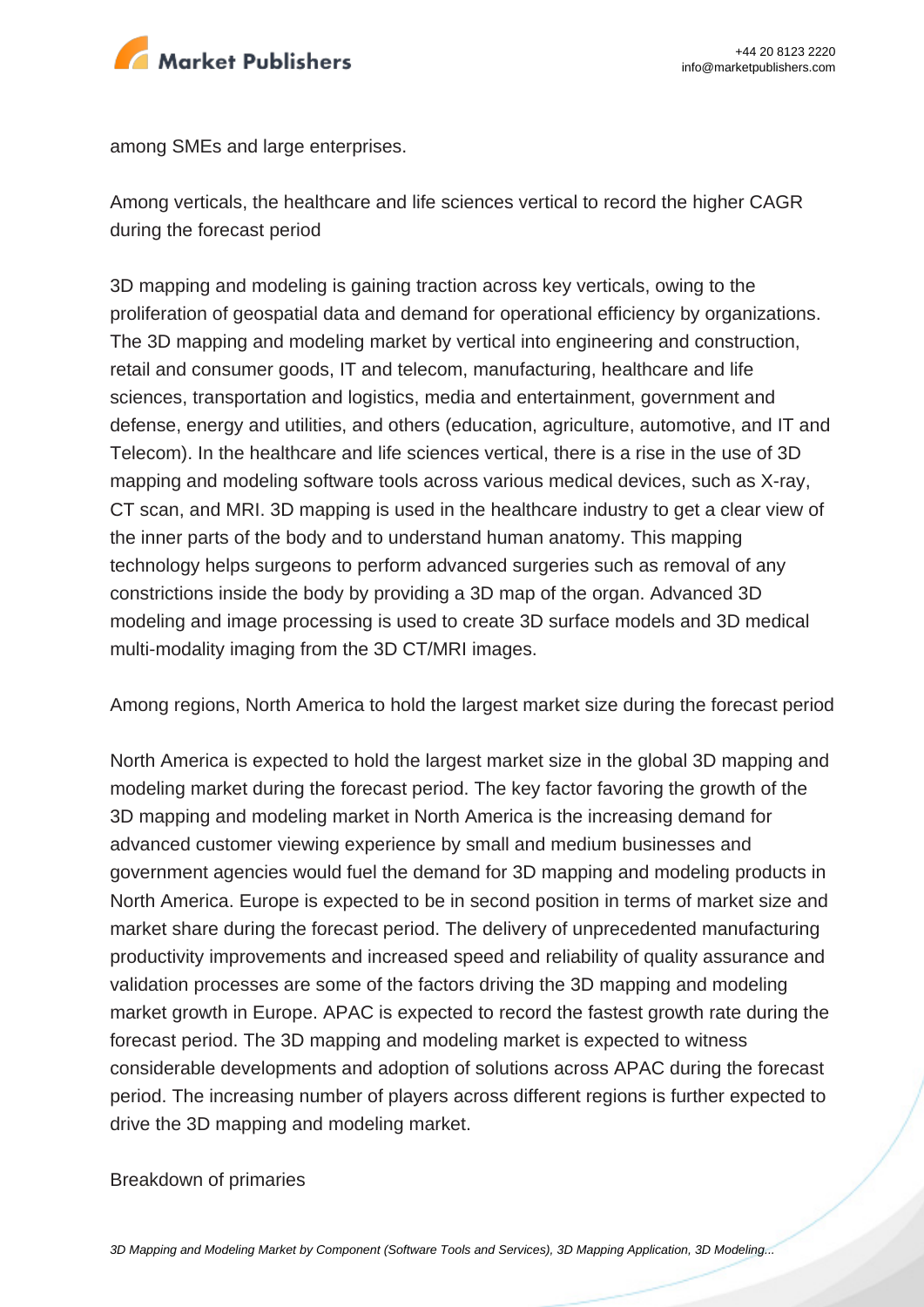

In-depth interviews were conducted with Chief Executive Officers (CEOs), innovation and technology directors, system integrators, and executives from various key organizations operating in the 3D mapping and modeling market.

By Company: Tier I: 34%, Tier II: 43%, and Tier III: 23%

By Designation: C-Level Executives: 50%, Directors: 30%, & Other level: 20%

By Region: North America: 30%, APAC: 25%, Europe: 30%, Latin America: 10%, Middle East and Africa: 5%

The report includes the study of key players offering 3D mapping and modeling software tools and services. It profiles major vendors in the global 3D mapping and modeling market. The major vendors in the global 3D mapping and modeling market include Autodesk (US), Saab AB (Sweden), Golden Software (US), Trimble (US), Bentley Systems (US), Alphabet (US), Intermap Technologies (US), Airbus (The Netherlands), Esri (US), CyberCity 3D (US), Topcon (Japan), Dassault Syst?mes (France), Adobe (US), Pix4D (Switzerland), Pixologic (US), Flight Evolved (US), MAXON (Germany), Onionlab (Spain), The Foundry Visionmongers (UK), Mitsubishi Electric (Japan), Apple (US), WRLD (UK), GeoDigital (US), GeoSLAM (UK), Mapbox (US), DeepMap (US), Civil Maps (US), Hivemapper (US), Ivl5 (US), Shapr3D (Hungary), Innersight (UK), Astrivis (Switzerland), Pointivo (US), and Dynamic Map Platform (Japan).

## Research Coverage

The 3D mapping and modeling market is segmented by component, 3D mapping application, 3D modeling application, deployment mode, organization size, vertical, and region. A detailed analysis of the key industry players has been undertaken to provide insights into their business overviews; services; key strategies; new service launches; partnerships, agreements, and collaborations; business expansions; and competitive landscape associated with the global 3D mapping and modeling market.

Key Benefits of Buying the Report

The report would help the market leaders/new entrants in the following ways:

It comprehensively segments the 3D mapping and modeling market and provides the closest approximations of the revenue numbers for the overall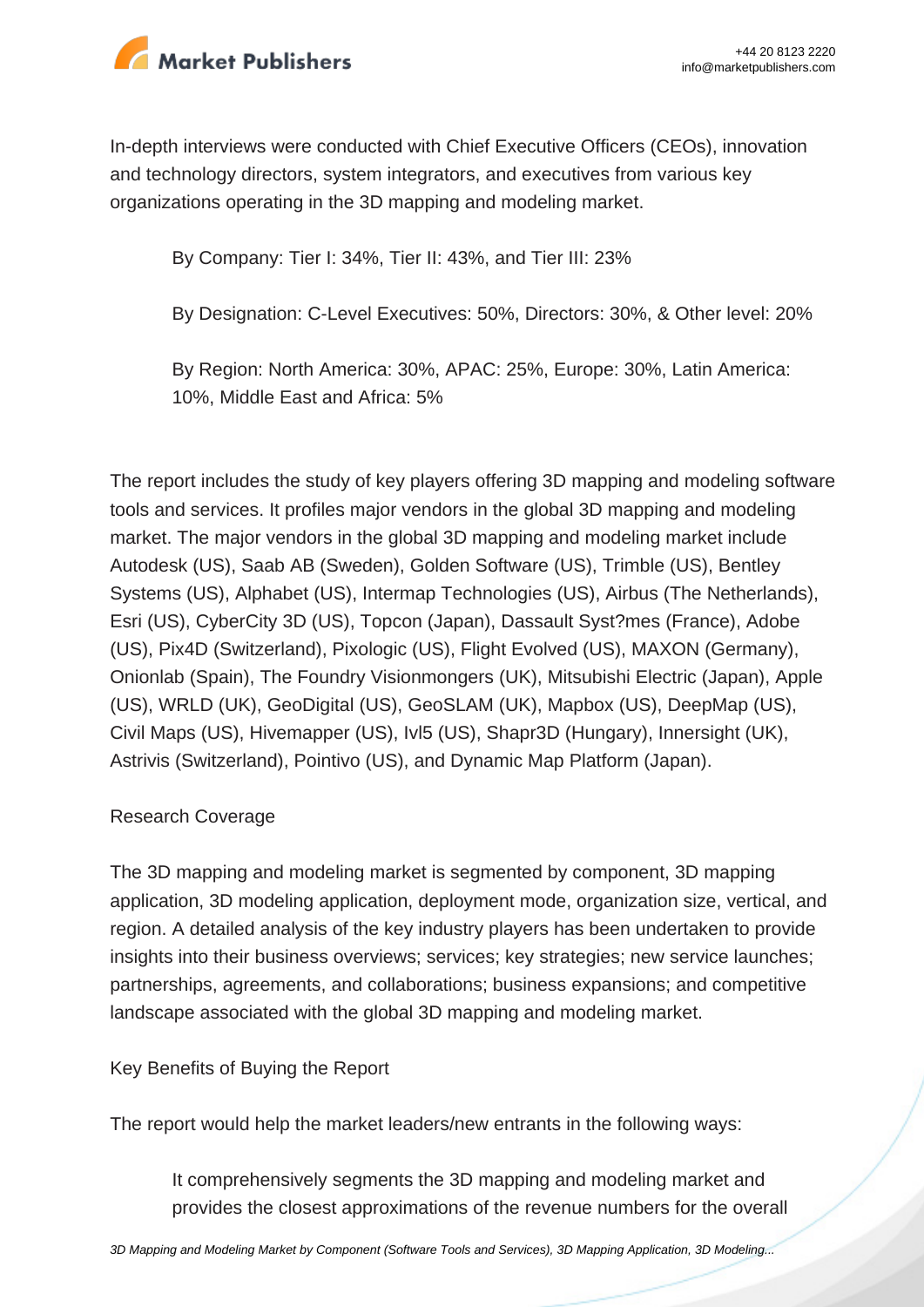

market and its subsegments across regions.

It would help stakeholders understand the pulse of the market and provide information on the key market drivers, restraints, challenges, and opportunities.

It would help stakeholders understand their competitors better and gain more insights to enhance their positions in the market. The competitive landscape section includes a competitor ecosystem, new service developments, partnerships, and acquisitions.

[3D Mapping and Modeling Market by Component \(Software Tools and Services\), 3D Mapping Application, 3D Modeling...](https://marketpublishers.com/report/software/application_software/3d-mapping-3d-modeling-global-advancements-worldwide-market-size-n-forecasts-2013-2018.html)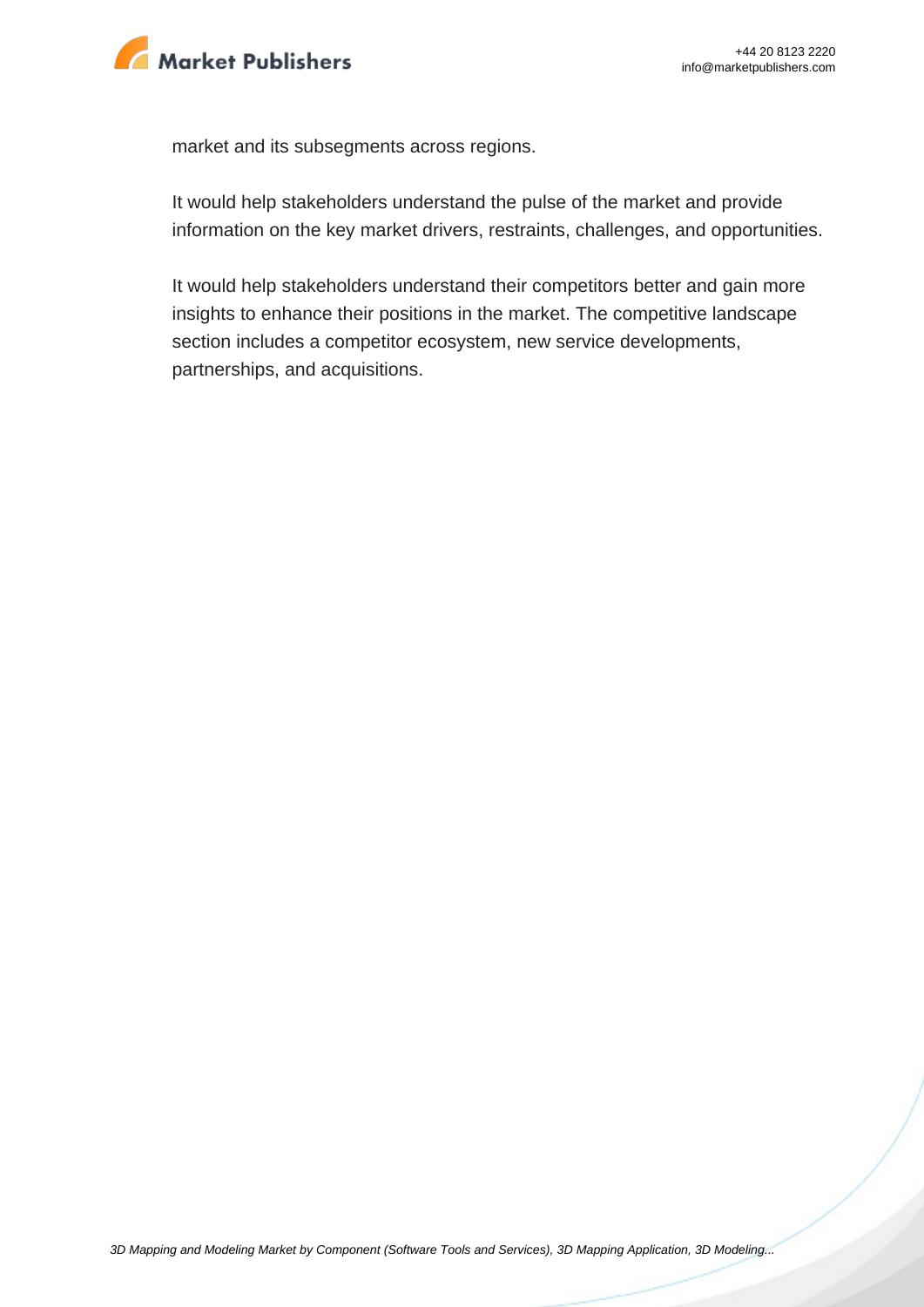



# **Contents**

### **1 INTRODUCTION**

1.1 INTRODUCTION TO COVID-19 1.2 COVID-19 HEALTH ASSESSMENT FIGURE 1 COVID-19: GLOBAL PROPAGATION FIGURE 2 COVID-19 PROPAGATION: SELECT COUNTRIES 1.3 COVID-19 ECONOMIC ASSESSMENT FIGURE 3 REVISED GROSS DOMESTIC PRODUCT FORECASTS FOR SELECT G20 COUNTRIES IN 2020 1.3.1 COVID-19 ECONOMIC IMPACT—SCENARIO ASSESSMENT FIGURE 4 FACTORS IMPACTING GLOBAL ECONOMY FIGURE 5 SCENARIOS IN TERMS OF RECOVERY OF GLOBAL ECONOMY 1.4 OBJECTIVES OF THE STUDY 1.5 MARKET DEFINITION 1.5.1 INCLUSIONS AND EXCLUSIONS 1.6 MARKET SCOPE 1.6.1 MARKET SEGMENTATION 1.6.2 REGIONS COVERED 1.6.3 YEARS CONSIDERED FOR THE STUDY 1.7 CURRENCY CONSIDERED TABLE 1 UNITED STATES DOLLAR EXCHANGE RATE, 2017–2019 1.8 STAKEHOLDERS 1.9 SUMMARY OF CHANGES

### **2 RESEARCH METHODOLOGY**

2.1 RESEARCH DATA

FIGURE 6 3D MAPPING AND MODELING MARKET: RESEARCH DESIGN

- 2.1.1 SECONDARY DATA
- 2.1.2 PRIMARY DATA
- TABLE 2 PRIMARY INTERVIEWS
	- 2.1.2.1 Breakup of primary profiles
	- 2.1.2.2 Key industry insights

2.2 MARKET BREAKUP AND DATA TRIANGULATION

FIGURE 7 DATA TRIANGULATION

2.3 MARKET SIZE ESTIMATION

FIGURE 8 3D MAPPING AND MODELING MARKET: TOP-DOWN AND BOTTOM-UP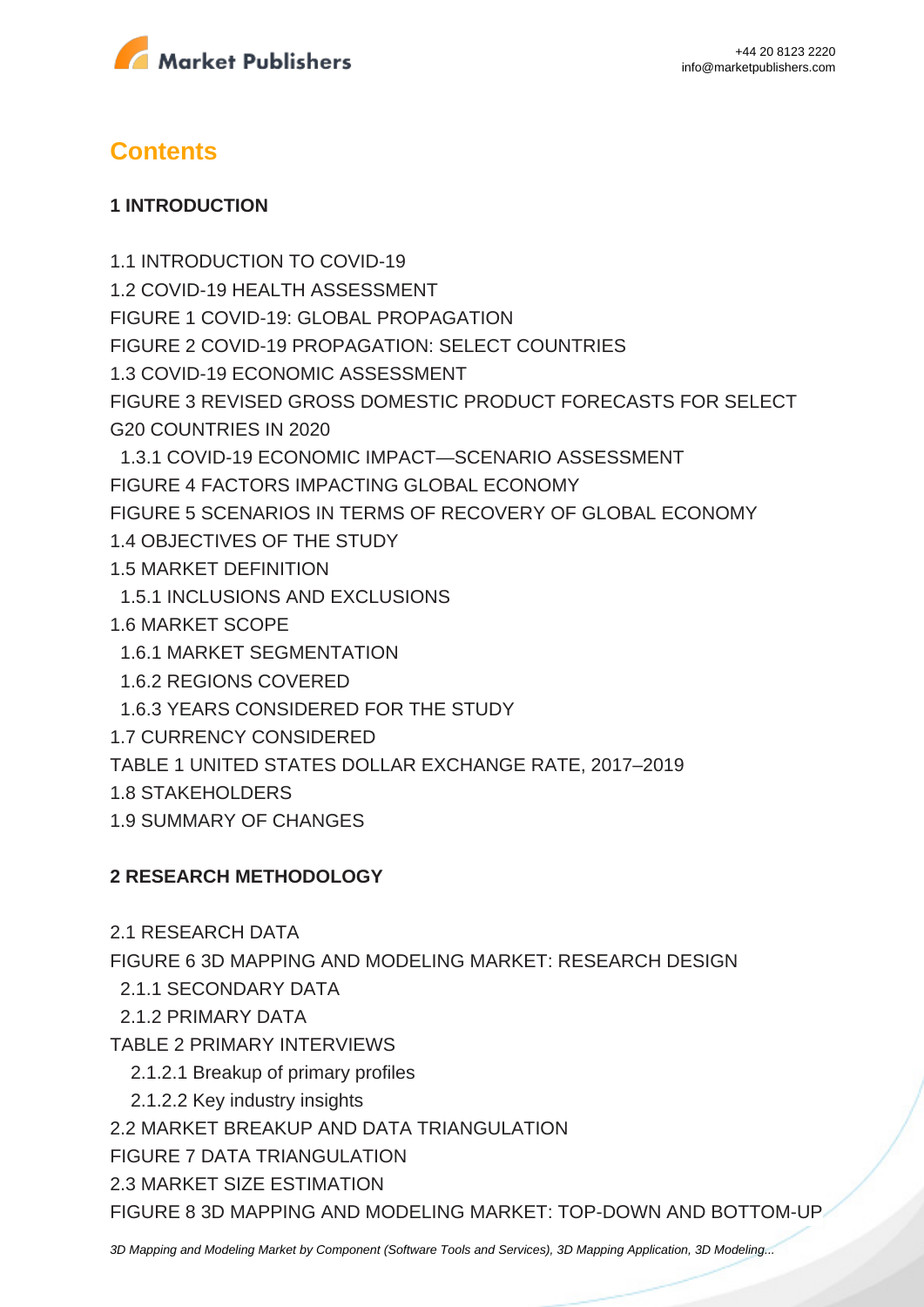

APPROACHES

2.3.1 TOP-DOWN APPROACH

2.3.2 BOTTOM-UP APPROACH

FIGURE 9 MARKET SIZE ESTIMATION METHODOLOGY ? APPROACH 1 (SUPPLY SIDE): REVENUE OF SOLUTIONS/SERVICES OF THE 3D MAPPING AND MODELING MARKET

FIGURE 10 MARKET SIZE ESTIMATION METHODOLOGY ? APPROACH 2 BOTTOM-UP (SUPPLY SIDE): COLLECTIVE REVENUE OF ALL SOLUTIONS/SERVICES OF THE 3D MAPPING AND MODELING MARKET

FIGURE 11 MARKET SIZE ESTIMATION METHODOLOGY—APPROACH 3—BOTTOM-UP (DEMAND SIDE): SHARE OF 3D MAPPING AND MODELING THROUGH THE OVERALL 3D MAPPING AND MODELING SPENDING

2.4 MARKET FORECAST

TABLE 3 FACTOR ANALYSIS

2.5 COMPANY EVALUATION MATRIX METHODOLOGY

FIGURE 12 COMPANY EVALUATION MATRIX: CRITERIA WEIGHTAGE

2.6 STARTUP/SME COMPETITIVE EVALUATION QUADRANT METHODOLOGY

FIGURE 13 STARTUP/SME COMPANY EVALUATION QUADRANT: CRITERIA WEIGHTAGE

2.7 ASSUMPTIONS FOR THE STUDY

2.8 LIMITATIONS OF THE STUDY

2.9 IMPLICATIONS OF COVID-19 ON 3D MAPPING AND MODELING MARKET FIGURE 14 QUARTERLY IMPACT OF COVID-19 DURING 2020–2021

## **3 EXECUTIVE SUMMARY**

TABLE 4 GLOBAL 3D MAPPING AND MODELING MARKET SIZE AND GROWTH RATE, 2014–2019 (USD MILLION, Y-O-Y %)

TABLE 5 GLOBAL 3D MAPPING AND MODELING MARKET SIZE AND GROWTH RATE, 2019–2025 (USD MILLION, Y-O-Y %)

FIGURE 15 SOFTWARE TOOLS SEGMENT TO HOLD A LARGER MARKET SIZE IN THE 3D MAPPING AND MODELING MARKET IN 2020

FIGURE 16 PROFESSIONAL SERVICES SEGMENT TO HOLD A HIGHER MARKET SHARE IN THE 3D MAPPING AND MODELING MARKET IN 2020

FIGURE 17 SYSTEM INTEGRATION AND IMPLEMENTATION SEGMENT TO HOLD THE HIGHEST MARKET SIZE IN THE 3D MAPPING AND MODLEING MARKET IN 2020

FIGURE 18 3D MAPPING SEGMENT TO HOLD A HIGHER MARKET SHARE IN 2020 FIGURE 19 PROJECTION AND NAVIGATION SEGMENT TO HOLD THE HIGHEST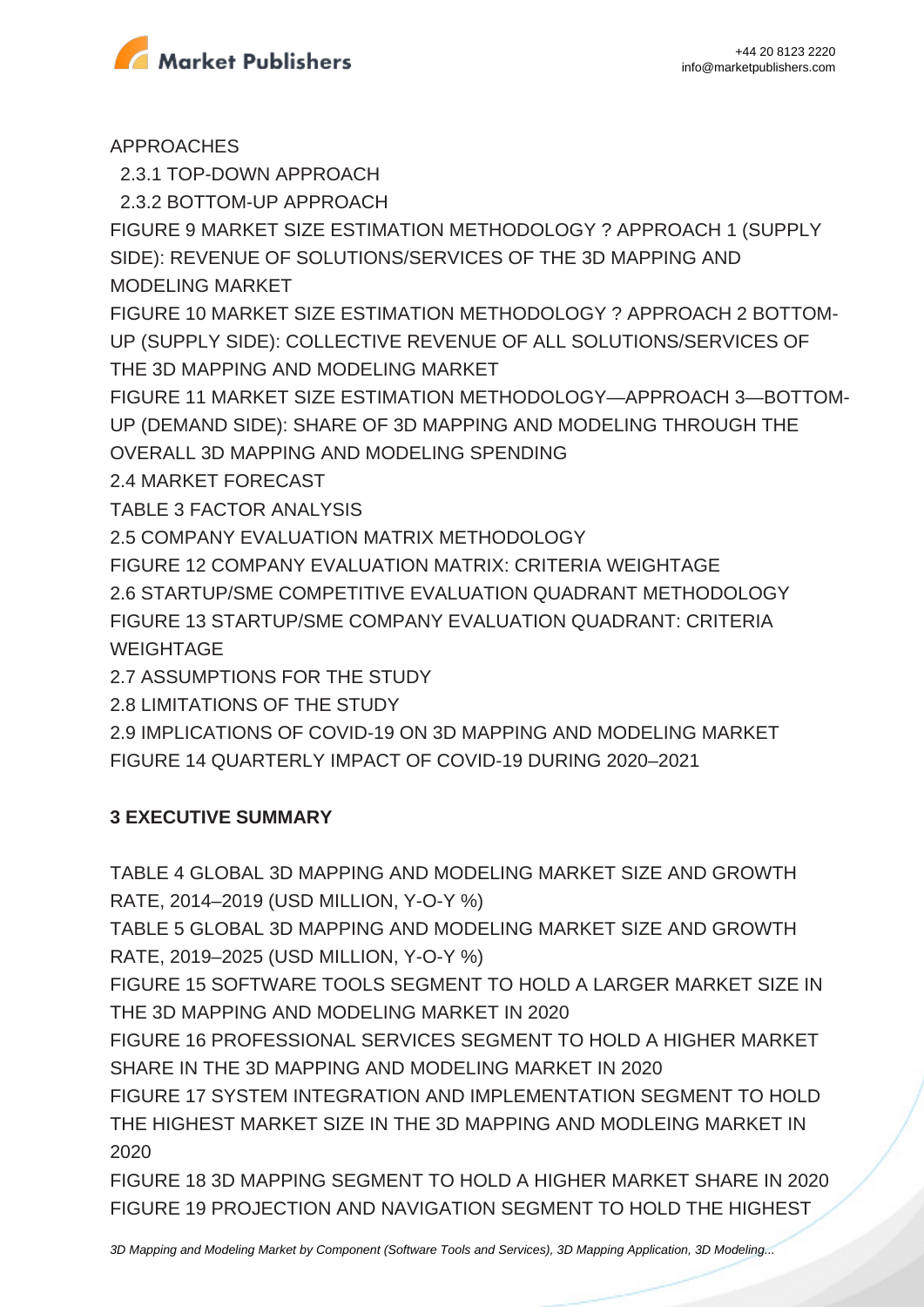

MARKET SHARE IN THE 3D MAPPING AND MODELING MARKET IN 2020 FIGURE 20 ANIMATION AND MOVIES SEGMENT TO HOLD THE HIGHEST MARKET SHARE IN THE 3D MAPPING AND MODELING MARKET IN 2020 FIGURE 21 ON-PREMISES SEGMENT TO HOLD A HIGHER MARKET SHARE IN 2020 FIGURE 22 LARGE ENTERPRISES SEGMENT TO HOLD A LARGER MARKET SIZE IN 2020 FIGURE 23 ENGINEERING AND CONSTRUCTION VERTICAL TO HOLD THE HIGHEST MARKET SHARE IN 2020

FIGURE 24 NORTH AMERICA TO HOLD THE HIGHEST MARKET SHARE AND ASIA PACIFIC TO GROW AT THE HIGHEST CAGR IN THE 3D MAPPING AND MODELING MARKET IN 2020

## **4 PREMIUM INSIGHTS**

4.1 ATTRACTIVE OPPORTUNITIES IN THE 3D MAPPING AND MODELING MARKET FIGURE 25 HIGH DEMAND FOR 3D ANIMATION IN MOBILE APPLICATIONS, GAMES, AND MOVIES FOR ENHANCED VIEWING EXPERIENCE TO CONTRIBUTE TO THE GROWTH OF THE 3D MAPPING AND MODELING MARKET 4.2 3D MAPPING AND MODELING MARKET: TOP 3 3D MAPPING APPLICATION FIGURE 26 REPORTING AND VIRTUALIZATION SEGMENT TO GROW AT THE

HIGHEST CAGR DURING THE FORECAST PERIOD

4.3 3D MAPPING AND MODELING MARKET: BY COMPONENT AND TOP 3 VERTICAL

FIGURE 27 SOFTWARE TOOLS SEGMENT AND ENGINEERING AND CONSTRUCTION VERTICAL TO HOLD HIGH MARKET SHARES IN 2020 4.4 3D MAPPING AND MODELING MARKET: BY REGION FIGURE 28 NORTH AMERICA TO HOLD THE HIGHEST MARKET SHARE IN 2020

## **5 MARKET OVERVIEW**

- 5.1 INTRODUCTION
- 5.2 MARKET DYNAMICS

FIGURE 29 DRIVERS, RESTRAINTS, OPPORTUNITIES, AND CHALLENGES: 3D MAPPING AND MODELLING MARKET

5.2.1 DRIVERS

 5.2.1.1 High demand for 3D animation in mobile applications, games, and movies for enhanced viewing experience

5.2.1.2 Technological advancements in 3D scanners, 3D sensors, and other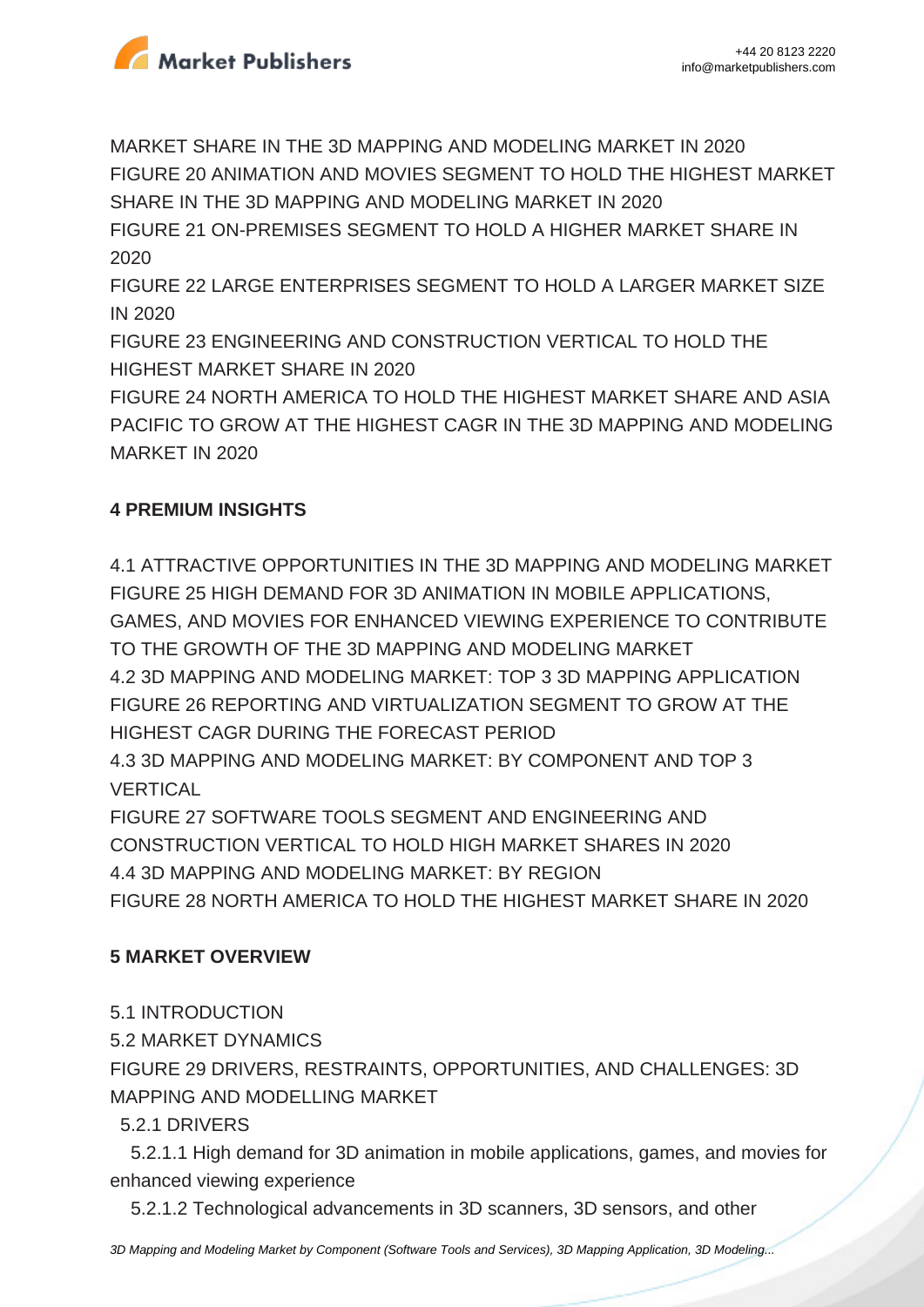

acquisition devices

- 5.2.1.3 Increasing availability of 3D content
- 5.2.1.4 Advent of 3D-enabled display devices for a better navigation experience
- 5.2.2 RESTRAINTS
	- 5.2.2.1 Increasing corruption and piracy concerns
	- 5.2.2.2 High technological and installation costs
- 5.2.3 OPPORTUNITIES
	- 5.2.3.1 Emergence of AI and ML technologies to boost the 3D content accuracy
- 5.2.3.2 HD 3D viewing customer experience
- 5.2.4 CHALLENGES
- 5.2.4.1 Stringent government regulations and lack of investments
- 5.2.4.2 Lack of expertise and a skilled workforce
- 5.2.4.3 Impact of COVID-19 on the global economy
- 5.2.5 CUMULATIVE GROWTH ANALYSIS
- 5.3 3D MAPPING AND MODELING TECHNIQUES
	- 5.3.1 3D MAPPING TECHNIQUES
	- 5.3.1.1 Photogrammetry
	- 5.3.1.2 LiDAR
	- 5.3.1.3 RADAR
	- 5.3.1.4 SONAR
	- 5.3.2 3D MODELING TECHNIQUES
	- 5.3.2.1 Wireframe modeling
	- 5.3.2.2 Surface modeling
	- 5.3.2.3 Solid modeling
- 5.4 CASE STUDY ANALYSIS
- 5.4.1 INTRODUCTION
	- 5.4.1.1 Use case: Scenario 1
	- 5.4.1.2 Use case: Scenario 2
	- 5.4.1.3 Use case: Scenario 3
	- 5.4.1.4 Use case: Scenario 4
- 5.4.1.5 Use case: Scenario 5
- 5.4.1.6 Use case: Scenario 6
- 5.5 PATENT ANALYSIS
- 5.5.1 IOT PATENTS FILED
- 5.6 VALUE CHAIN ANALYSIS
- FIGURE 30 VALUE CHAIN ANALYSIS
- 5.7 TECHNOLOGY ANALYSIS
	- 5.7.1 3D MAPPING AND MODELING AND AI
	- 5.7.2 3D MAPPING AND MODELING AND IOT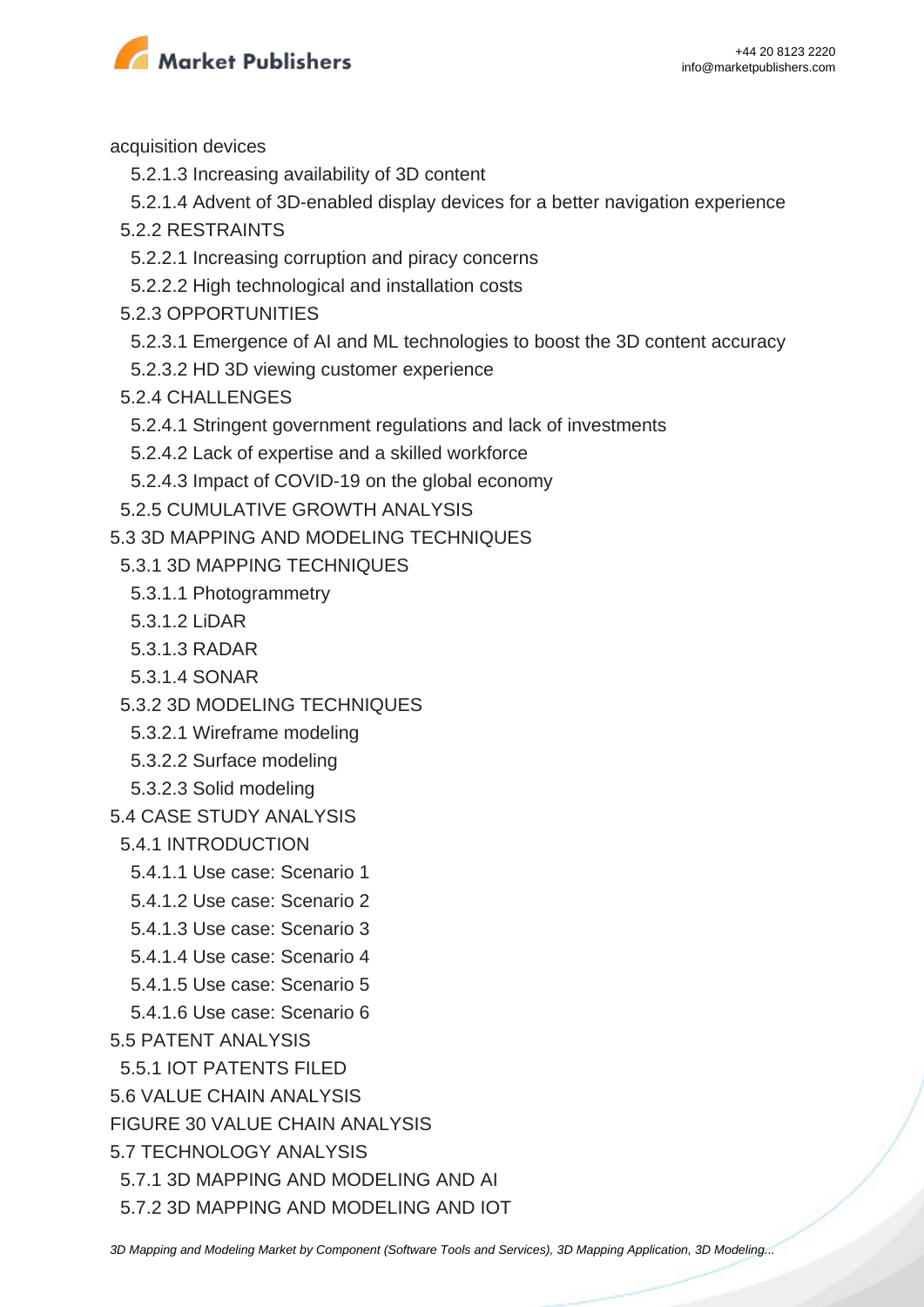

 5.7.3 3D MAPPING AND MODELING AND BLOCKCHAIN 5.8 REGULATORY COMPLIANCES 5.8.1 GENERAL DATA PROTECTION REGULATION 5.8.2 HEALTH INSURANCE PORTABILITY AND ACCOUNTABILITY ACT OF 1996 5.9 PRICING ANALYSIS

## **6 3D MAPPING AND MODELING MARKET: COVID-19 IMPACT**

FIGURE 31 3D MAPPING AND MODELING MARKET TO WITNESS A MINOR DECLINE BETWEEN 2020 AND 2021

### **7 3D MAPPING AND MODELING MARKET, BY COMPONENT**

### 7.1 INTRODUCTION

7.1.1 COMPONENT: COVID-19 IMPACT

 7.1.2 COMPONENT: 3D MAPPING AND MODELING MARKET DRIVERS FIGURE 32 SERVICES SEGMENT TO GROW AT HIGHER CAGR DURING THE FORECAST PERIOD

TABLE 6 3D MAPPING AND MODELING MARKET SIZE, BY COMPONENT,

### **2014–2019 (USD MILLION)**

TABLE 7 3D MAPPING AND MODELING MARKET SIZE, BY COMPONENT,

### **2019–2025 (USD MILLION)**

7.2 SOFTWARE TOOLS FIGURE 33 3D MODELING SEGMENT TO REGISTER A HIGHER CAGR DURING THE FORECAST PERIOD TABLE 8 COMPONENT: 3D MAPPING AND MODELING MARKET SIZE, BY SOFTWARE TOOL, 2014–2019 (USD MILLION) TABLE 9 COMPONENT: 3D MAPPING AND MODELING MARKET SIZE, BY SOFTWARE TOOL, 2019–2025 (USD MILLION) TABLE 10 SOFTWARE TOOLS: 3D MAPPING AND MODELING MARKET SIZE, BY REGION, 2014–2019 (USD MILLION) TABLE 11 SOFTWARE TOOLS: 3D MAPPING AND MODELING MARKET SIZE, BY REGION, 2019–2025 (USD MILLION) 7.2.1 3D MAPPING

TABLE 12 3D MAPPING: 3D MAPPING AND MODELING MARKET SIZE, BY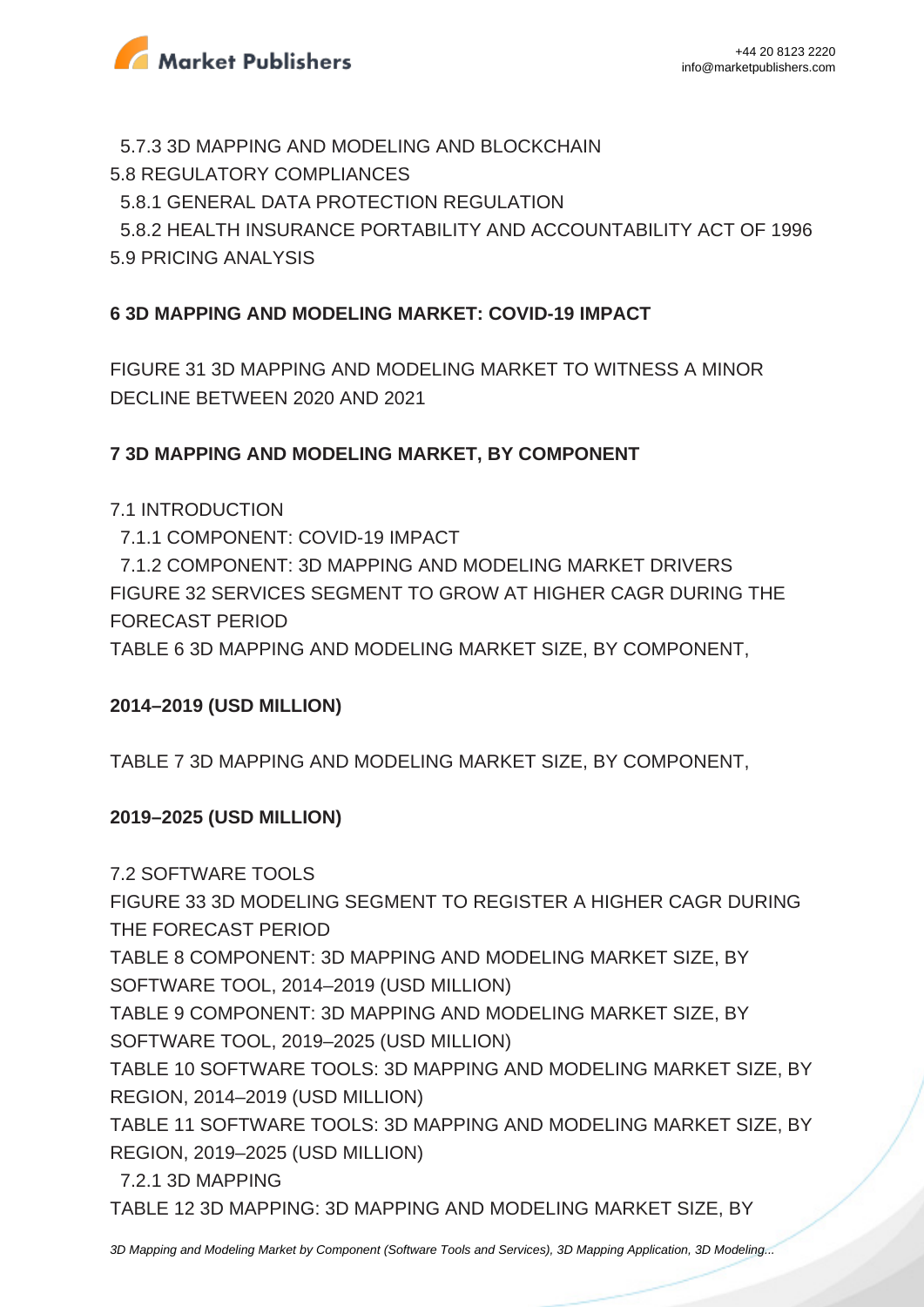

REGION, 2014–2019 (USD MILLION) TABLE 13 3D MAPPING: 3D MAPPING AND MODELING MARKET SIZE, BY REGION, 2019–2025 (USD MILLION) 7.2.2 3D MODELING TABLE 14 3D MODELING: 3D MAPPING AND MODELING MARKET SIZE, BY REGION, 2014–2019 (USD MILLION) TABLE 15 3D MODELING: 3D MAPPING AND MODELING MARKET SIZE, BY REGION, 2019–2025 (USD MILLION) 7.3 SERVICES FIGURE 34 MANAGED SERVICES SEGMENT TO GROW AT A HIGHER CAGR DURING THE FORECAST PERIOD TABLE 16 COMPONENT: 3D MAPPING AND MODELING MARKET SIZE, BY SERVICE, 2014–2019 (USD MILLION) TABLE 17 COMPONENT: 3D MAPPING AND MODELING MARKET SIZE, BY SERVICE, 2019–2025 (USD MILLION) TABLE 18 SERVICES: 3D MAPPING AND MODELING MARKET SIZE, BY REGION,

## **2014–2019 (USD MILLION)**

TABLE 19 SERVICES: 3D MAPPING AND MODELING MARKET SIZE, BY REGION,

## **2019–2025 (USD MILLION)**

7.3.1 PROFESSIONAL SERVICES

FIGURE 35 CONSULTING SERVICES SEGMENT TO GROW AT THE HIGHEST CAGR DURING THE FORECAST PERIOD

TABLE 20 PROFESSIONAL SERVICES: 3D MAPPING AND MODELING MARKET SIZE, BY TYPE, 2014–2019 (USD MILLION)

TABLE 21 PROFESSIONAL SERVICES: 3D MAPPING AND MODELING MARKET SIZE, BY TYPE, 2019–2025 (USD MILLION)

7.3.1.1 Consulting

TABLE 22 CONSULTING SERVICES: 3D MAPPING AND MODELING MARKET SIZE, BY REGION, 2014–2019 (USD MILLION)

TABLE 23 CONSULTING SERVICES: 3D MAPPING AND MODELING MARKET SIZE, BY REGION, 2019–2025 (USD MILLION)

 7.3.1.2 System Integration and Implementation TABLE 24 SYSTEM INTEGRATION AND IMPLEMENTATION: 3D MAPPING AND MODELING MARKET SIZE, BY REGION, 2014–2019 (USD MILLION) TABLE 25 SYSTEM INTEGRATION AND IMPLEMENTATION: 3D MAPPING AND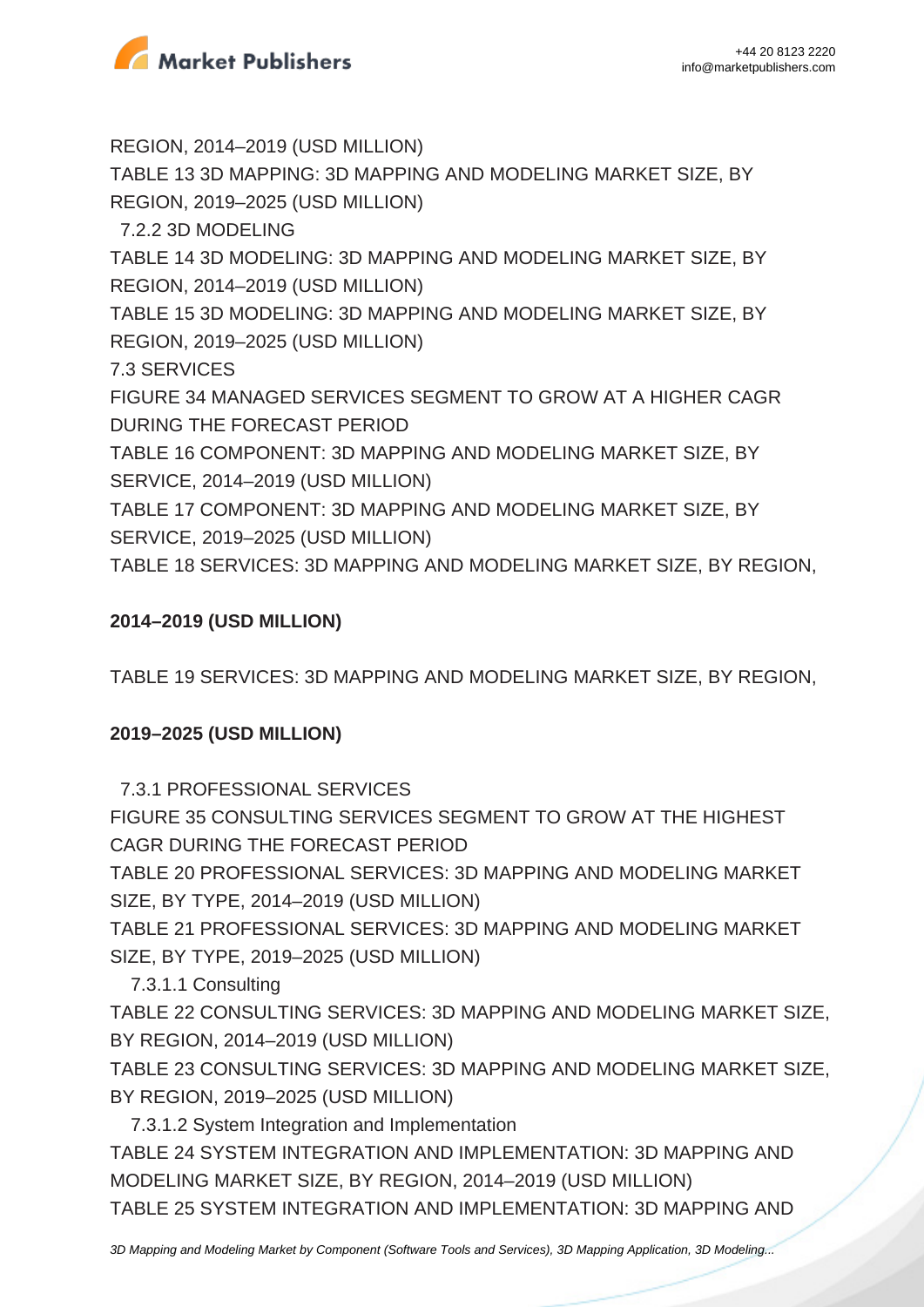

MODELING MARKET SIZE, BY REGION, 2019–2025 (USD MILLION)

7.3.1.3 Support and maintenance

TABLE 26 SUPPORT AND MAINTENANCE: 3D MAPPING AND MODELING MARKET SIZE, BY REGION, 2014–2019 (USD MILLION)

TABLE 27 SUPPORT AND MAINTENANCE: 3D MAPPING AND MODELING MARKET SIZE, BY REGION, 2019–2025 (USD MILLION)

7.3.2 MANAGED SERVICES

TABLE 28 MANAGED SERVICES: 3D MAPPING AND MODELING MARKET SIZE, BY REGION, 2014–2019 (USD MILLION)

TABLE 29 MANAGED SERVICES: 3D MAPPING AND MODELING MARKET SIZE, BY REGION, 2019–2025 (USD MILLION)

## **8 3D MAPPING AND MODELING MARKET, BY 3D MAPPING APPLICATION**

8.1 INTRODUCTION

8.1.1 3D MAPPING APPLICATIONS: COVID-19 IMPACT

 8.1.2 3D MAPPING APPLICATIONS: 3D MAPPING AND MODELING MARKET DRIVERS

FIGURE 36 REPORTING AND VIRTUALIZATION SEGMENT TO REGISTER THE HIGHEST CAGR DURING THE FORECAST PERIOD

TABLE 30 3D MAPPING AND MODELING MARKET SIZE, BY 3D MAPPING APPLICATION, 2014–2019 (USD MILLION)

TABLE 31 3D MAPPING AND MODELING MARKET SIZE, BY 3D MAPPING APPLICATION, 2019–2025 (USD MILLION)

8.2 INSPECTION AND MEASUREMENT

TABLE 32 INSPECTION AND MEASUREMENT: 3D MAPPING AND MODELING MARKET SIZE, BY REGION, 2014–2019 (USD MILLION)

TABLE 33 INSPECTION AND MEASUREMENT: 3D MAPPING AND MODELING MARKET SIZE, BY REGION, 2019–2025 (USD MILLION)

8.3 OBJECT RECONSTRUCTION

TABLE 34 OBJECT RECONSTRUCTION: 3D MAPPING AND MODELING MARKET SIZE, BY REGION, 2014–2019 (USD MILLION)

TABLE 35 OBJECT RECONSTRUCTION: 3D MAPPING AND MODELING MARKET SIZE, BY REGION, 2019–2025 (USD MILLION)

8.4 PROJECTION AND NAVIGATION

TABLE 36 PROJECTION AND NAVIGATION: 3D MAPPING AND MODELING MARKET SIZE, BY REGION, 2014–2019 (USD MILLION)

TABLE 37 PROJECTION AND NAVIGATION: 3D MAPPING AND MODELING MARKET SIZE, BY REGION, 2019–2025 (USD MILLION)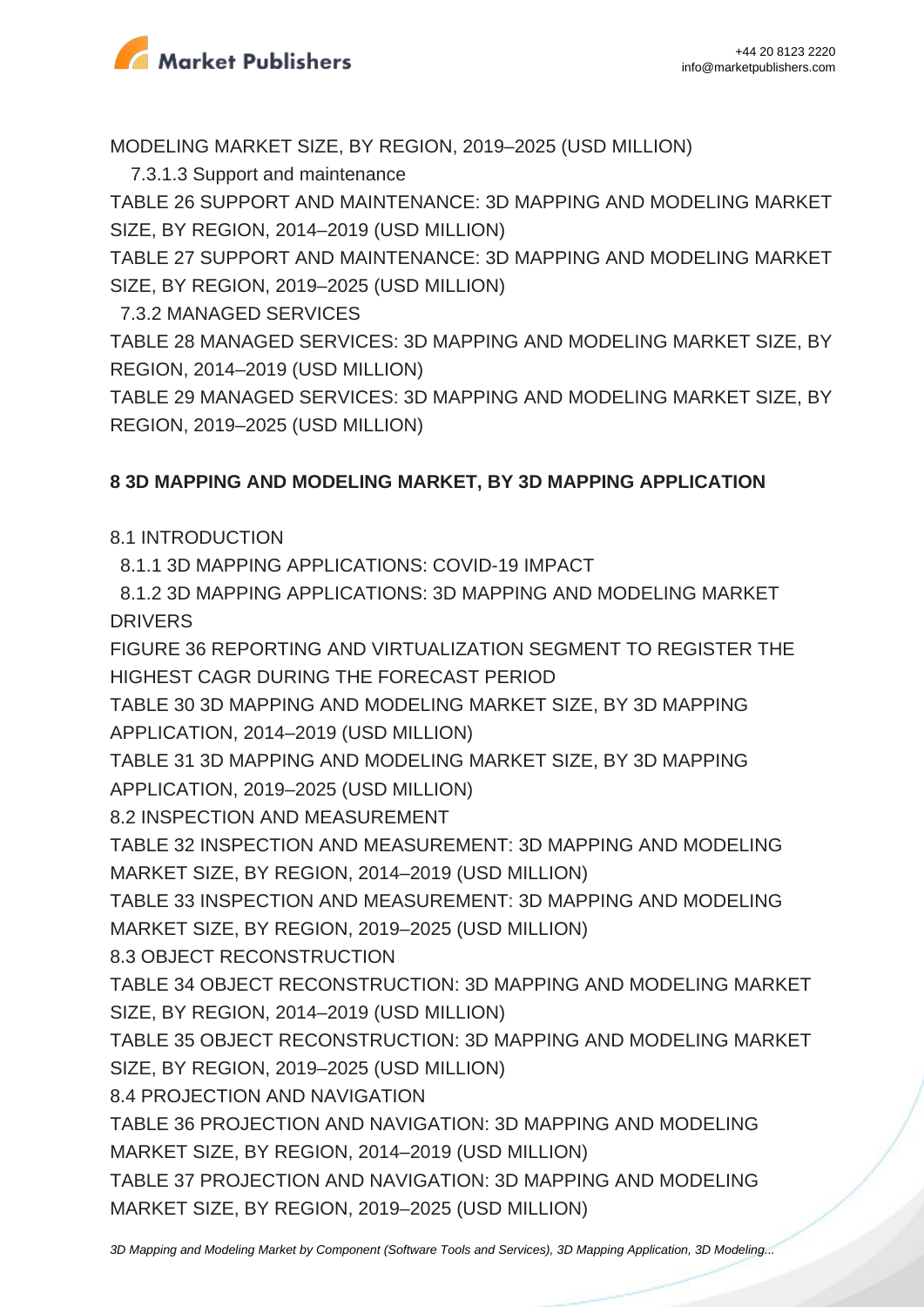

8.5 REPORTING AND VIRTUALIZATION

TABLE 38 REPORTING AND VIRTUALIZATION: 3D MAPPING AND MODELING MARKET SIZE, BY REGION, 2014–2019 (USD MILLION)

TABLE 39 REPORTING AND VIRTUALIZATION: 3D MAPPING AND MODELING MARKET SIZE, BY REGION, 2019–2025 (USD MILLION)

8.6 OTHER APPLICATIONS

TABLE 40 OTHER 3D MAPPING APPLICATIONS: 3D MAPPING AND MODELING MARKET SIZE, BY REGION, 2014–2019 (USD MILLION)

TABLE 41 OTHER 3D MAPPING APPLICATIONS: 3D MAPPING AND MODELING MARKET SIZE, BY REGION, 2019–2025 (USD MILLION)

## **9 3D MAPPING AND MODELING MARKET, BY 3D MODELING APPLICATION**

9.1 INTRODUCTION

9.1.1 3D MODELING APPLICATIONS: COVID-19 IMPACT

 9.1.2 3D MODELING APPLICATIONS: 3D MAPPING AND MODELING MARKET **DRIVERS** 

FIGURE 37 ANIMATION AND MOVIES SEGMENT TO REGISTER THE HIGHEST CAGR DURING THE FORECAST PERIOD

TABLE 42 3D MAPPING AND MODELING MARKET SIZE, BY 3D MODELING APPLICATION, 2014–2019 (USD MILLION)

TABLE 43 3D MAPPING AND MODELING MARKET SIZE, BY 3D MODELING APPLICATION , 2019–2025 (USD MILLION)

9.2 PRODUCT MARKETING

TABLE 44 PRODUCT MARKETING: 3D MAPPING AND MODELING MARKET SIZE, BY REGION, 2014–2019 (USD MILLION)

TABLE 45 PRODUCT MARKETING: 3D MAPPING AND MODELING MARKET SIZE, BY REGION, 2019–2025 (USD MILLION)

9.3 ANIMATION AND MOVIES

TABLE 46 ANIMATION AND MOVIES: 3D MAPPING AND MODELING MARKET SIZE, BY REGION, 2014–2019 (USD MILLION)

TABLE 47 ANIMATION AND MOVIES: 3D MAPPING AND MODELING MARKET SIZE, BY REGION, 2019–2025 (USD MILLION)

9.4 GAMING AND DESIGNING

TABLE 48 GAMING AND DESIGNING: 3D MAPPING AND MODELING MARKET SIZE, BY REGION, 2014–2019 (USD MILLION)

TABLE 49 GAMING AND DESIGNING: 3D MAPPING AND MODELING MARKET SIZE, BY REGION, 2019–2025 (USD MILLION)

9.5 ARCHITECTURAL RENDERING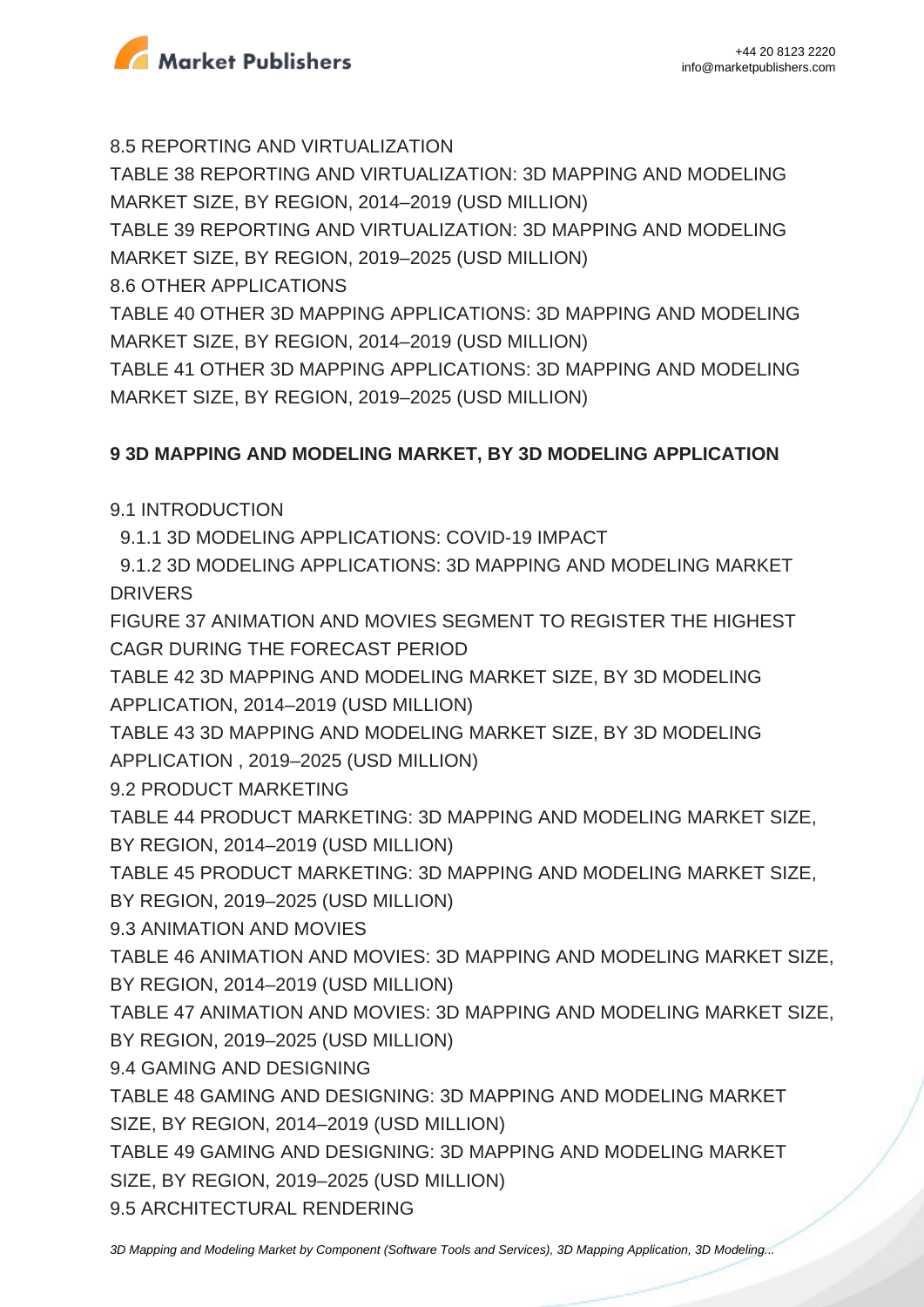

TABLE 50 ARCHITECTURAL RENDERING: 3D MAPPING AND MODELING MARKET SIZE, BY REGION, 2014–2019 (USD MILLION)

TABLE 51 ARCHITECTURAL RENDERING: 3D MAPPING AND MODELING MARKET SIZE, BY REGION, 2019–2025 (USD MILLION)

9.6 OTHER 3D MODELING APPLICATIONS

TABLE 52 OTHER 3D MODELING APPLICATIONS: 3D MAPPING AND MODELING MARKET SIZE, BY REGION, 2014–2019 (USD MILLION)

TABLE 53 OTHER 3D MODELING APPLICATIONS: 3D MAPPING AND MODELING MARKET SIZE, BY REGION, 2019–2025 (USD MILLION)

## **10 3D MAPPING AND MODELING MARKET, BY DEPLOYMENT MODE**

10.1 INTRODUCTION

10.1.1 DEPLOYMENT MODE: COVID-19 IMPACT

 10.1.2 DEPLOYMENT MODE: 3D MAPPING AND MODELING MARKET DRIVERS FIGURE 38 CLOUD SEGMENT TO REGISTER A HIGHER CAGR DURING THE FORECAST PERIOD

TABLE 54 3D MAPPING AND MODELING MARKET SIZE, BY DEPLOYMENT MODE , 2014–2019 (USD MILLION)

TABLE 55 3D MAPPING AND MODELING MARKET SIZE, BY DEPLOYMENT MODE,

## **2019–2025 (USD MILLION)**

10.2 CLOUD

TABLE 56 CLOUD: 3D MAPPING AND MODELING MARKET SIZE, BY REGION,

## **2014–2019 (USD MILLION)**

TABLE 57 CLOUD: 3D MAPPING AND MODELING MARKET SIZE, BY REGION,

## **2019–2025 (USD MILLION)**

10.3 ON-PREMISES TABLE 58 ON-PREMISES: 3D MAPPING AND MODELING MARKET SIZE, BY REGION, 2014–2019 (USD MILLION) TABLE 59 ON-PREMISES: 3D MAPPING AND MODELING MARKET SIZE, BY REGION, 2019–2025 (USD MILLION)

## **11 3D MAPPING AND MODELING MARKET, BY ORGANIZATION SIZE**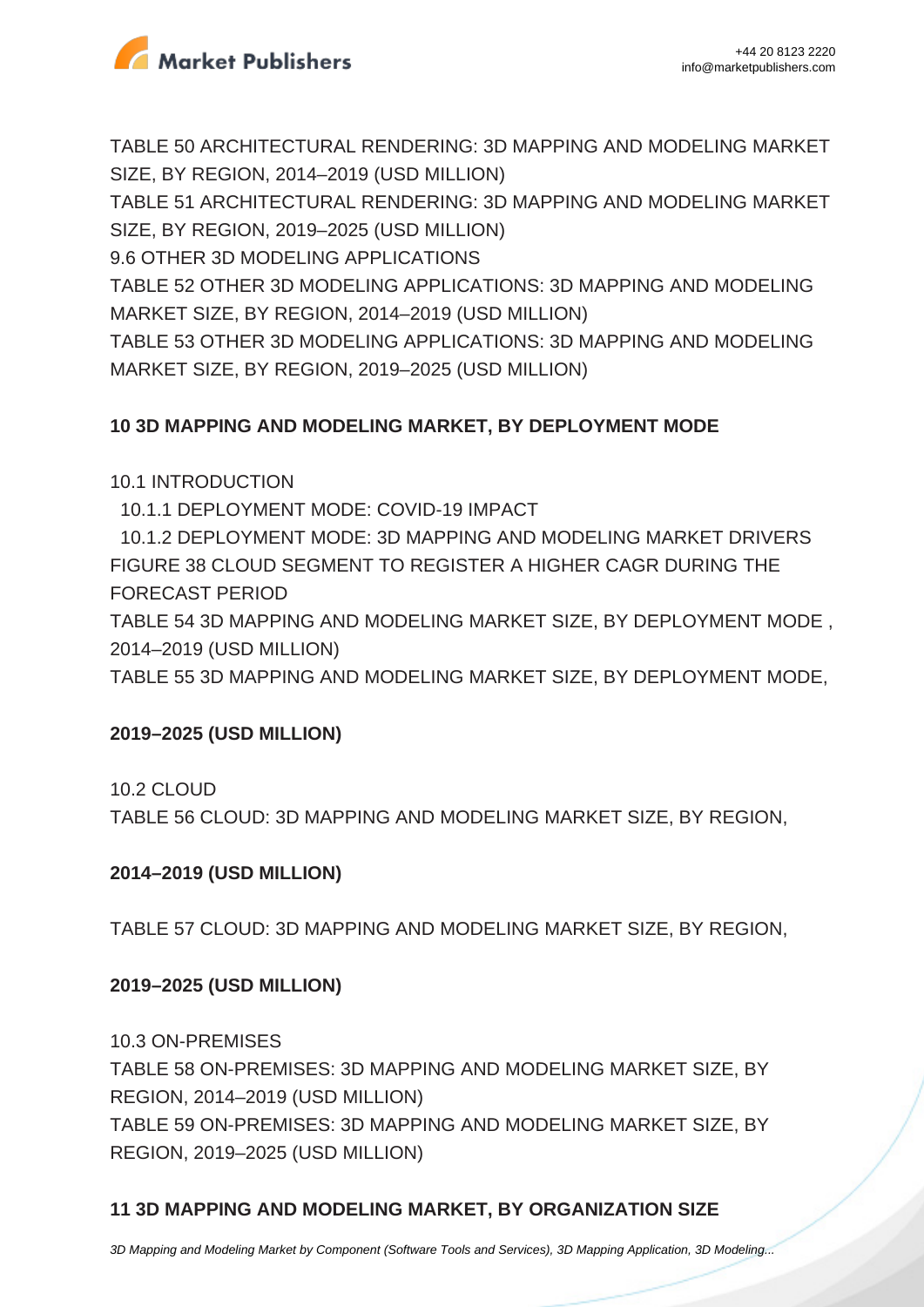

#### 11.1 INTRODUCTION

11.1.1 ORGANIZATION SIZE: COVID-19 IMPACT

 11.1.2 ORGANIZATION SIZE: 3D MAPPING AND MODELING MARKET DRIVERS FIGURE 39 SMALL AND MEDIUM-SIZED ENTERPRISES SEGMENT TO REGISTER A HIGHER CAGR DURING THE FORECAST PERIOD

TABLE 60 3D MAPPING AND MODELING MARKET SIZE, BY ORGANIZATION SIZE,

## **2014–2019 (USD MILLION)**

TABLE 61 3D MAPPING AND MODELING MARKET SIZE, BY ORGANIZATION SIZE,

## **2019–2025 (USD MILLION)**

11.2 SMALL AND MEDIUM-SIZED ENTERPRISES TABLE 62 SMALL AND MEDIUM-SIZED ENTERPRISES: 3D MAPPING AND MODELING MARKET SIZE, BY REGION, 2014–2019 (USD MILLION) TABLE 63 SMALL AND MEDIUM-SIZED ENTERPRISES: 3D MAPPING AND MODELING MARKET SIZE, BY REGION, 2019–2025 (USD MILLION) 11.3 LARGE ENTERPRISES TABLE 64 LARGE ENTERPRISES: 3D MAPPING AND MODELING MARKET SIZE, BY REGION, 2014–2019 (USD MILLION) TABLE 65 LARGE ENTERPRISES: 3D MAPPING AND MODELING MARKET SIZE, BY REGION, 2019–2025 (USD MILLION)

## **12 3D MAPPING AND MODELING MARKET, BY VERTICAL**

### 12.1 INTRODUCTION

12.1.1 VERTICALS: COVID-19 IMPACT

 12.1.2 VERTICALS: 3D MAPPING AND MODELING MARKET DRIVERS FIGURE 40 HEALTHCARE AND LIFE SCIENCES VERTICAL TO REGISTER THE HIGHEST CAGR DURING THE FORECAST PERIOD

TABLE 66 3D MAPPING AND MODELING MARKET SIZE, BY VERTICAL, 2014–2019 (USD MILLION)

TABLE 67 3D MAPPING AND MODELING MARKET SIZE, BY VERTICAL,

## **2019–2025 (USD MILLION)**

12.2 ENGINEERING AND CONSTRUCTION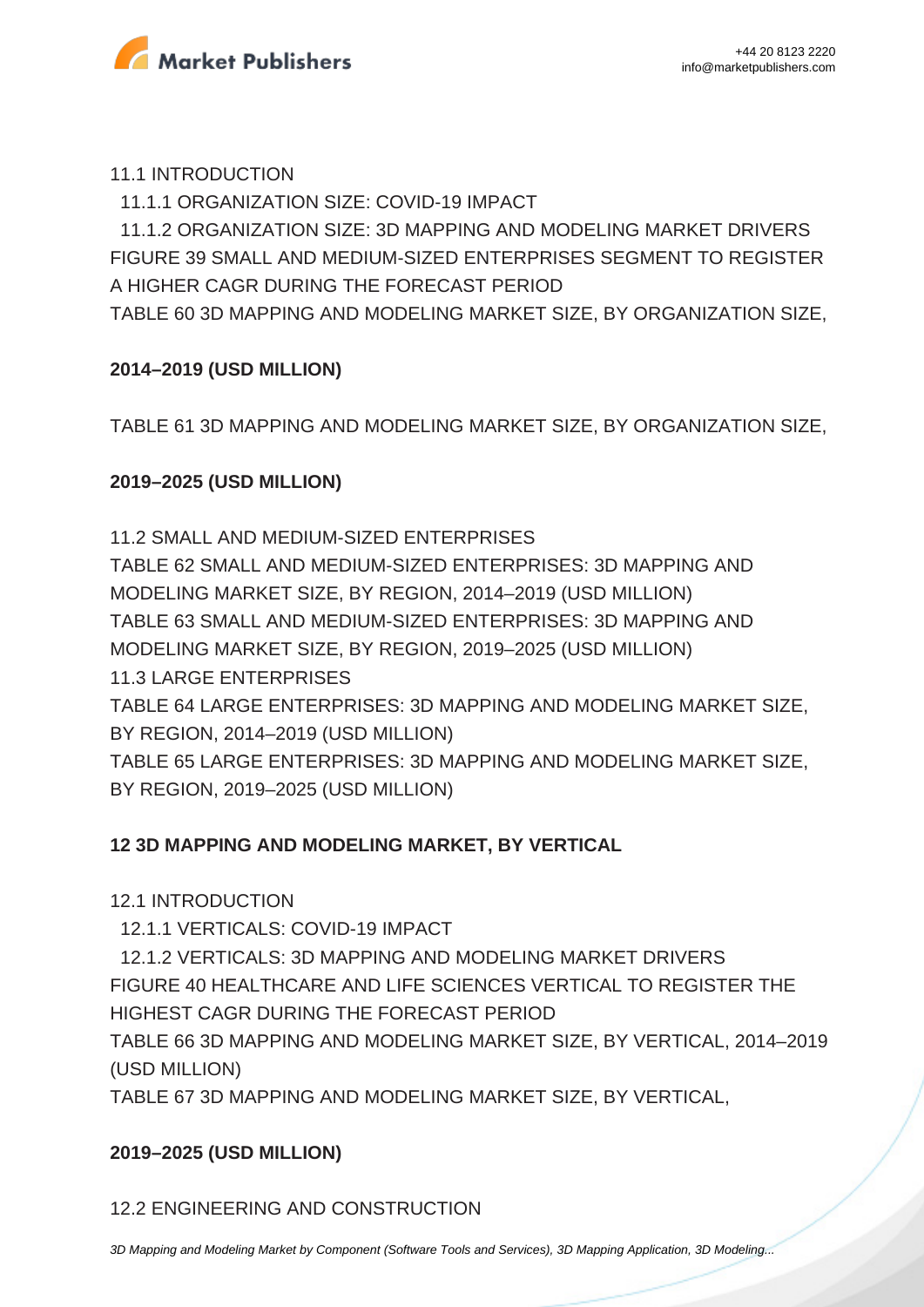

TABLE 68 ENGINEERING AND CONSTRUCTION: 3D MAPPING AND MODELING MARKET SIZE, BY REGION, 2014–2019 (USD MILLION) TABLE 69 ENGINEERING AND CONSTRUCTION: 3D MAPPING AND MODELING MARKET SIZE, BY REGION, 2019–2025 (USD MILLION) 12.3 RETAIL AND CONSUMER GOODS TABLE 70 RETAIL AND CONSUMER GOODS: 3D MAPPING AND MODELING MARKET SIZE, BY REGION, 2014–2019 (USD MILLION) TABLE 71 RETAIL AND CONSUMER GOODS: 3D MAPPING AND MODELING MARKET SIZE, BY REGION, 2019–2025 (USD MILLION) 12.4 MANUFACTURING TABLE 72 MANUFACTURING: 3D MAPPING AND MODELING MARKET SIZE, BY REGION, 2014–2019 (USD MILLION) TABLE 73 MANUFACTURING: 3D MAPPING AND MODELING MARKET SIZE, BY REGION, 2019–2025 (USD MILLION) 12.5 HEALTHCARE AND LIFE SCIENCES TABLE 74 HEALTHCARE AND LIFE SCIENCES: 3D MAPPING AND MODELING MARKET SIZE, BY REGION, 2014–2019 (USD MILLION) TABLE 75 HEALTHCARE AND LIFE SCIENCES: 3D MAPPING AND MODELING MARKET SIZE, BY REGION, 2019–2025 (USD MILLION) 12.6 TRANSPORTATION AND LOGISTICS TABLE 76 TRANSPORTATION AND LOGISTICS: 3D MAPPING AND MODELING MARKET SIZE, BY REGION, 2014–2019 (USD MILLION) TABLE 77 TRANSPORTATION AND LOGISTICS: 3D MAPPING AND MODELING MARKET SIZE, BY REGION, 2019–2025 (USD MILLION) 12.7 GOVERNMENT AND DEFENSE TABLE 78 GOVERNMENT AND DEFENSE: 3D MAPPING AND MODELING MARKET SIZE, BY REGION, 2014–2019 (USD MILLION) TABLE 79 GOVERNMENT AND DEFENSE: 3D MAPPING AND MODELING MARKET SIZE, BY REGION, 2019–2025 (USD MILLION) 12.8 MEDIA AND ENTERTAINMENT TABLE 80 MEDIA AND ENTERTAINMENT: 3D MAPPING AND MODELING MARKET SIZE, BY REGION, 2014–2019 (USD MILLION) TABLE 81 MEDIA AND ENTERTAINMENT: 3D MAPPING AND MODELING MARKET SIZE, BY REGION, 2019–2025 (USD MILLION) 12.9 ENERGY AND UTILITIES TABLE 82 ENERGY AND UTILITIES: 3D MAPPING AND MODELING MARKET SIZE, BY REGION, 2014–2019 (USD MILLION) TABLE 83 ENERGY AND UTILITIES: 3D MAPPING AND MODELING MARKET SIZE, BY REGION, 2019–2025 (USD MILLION)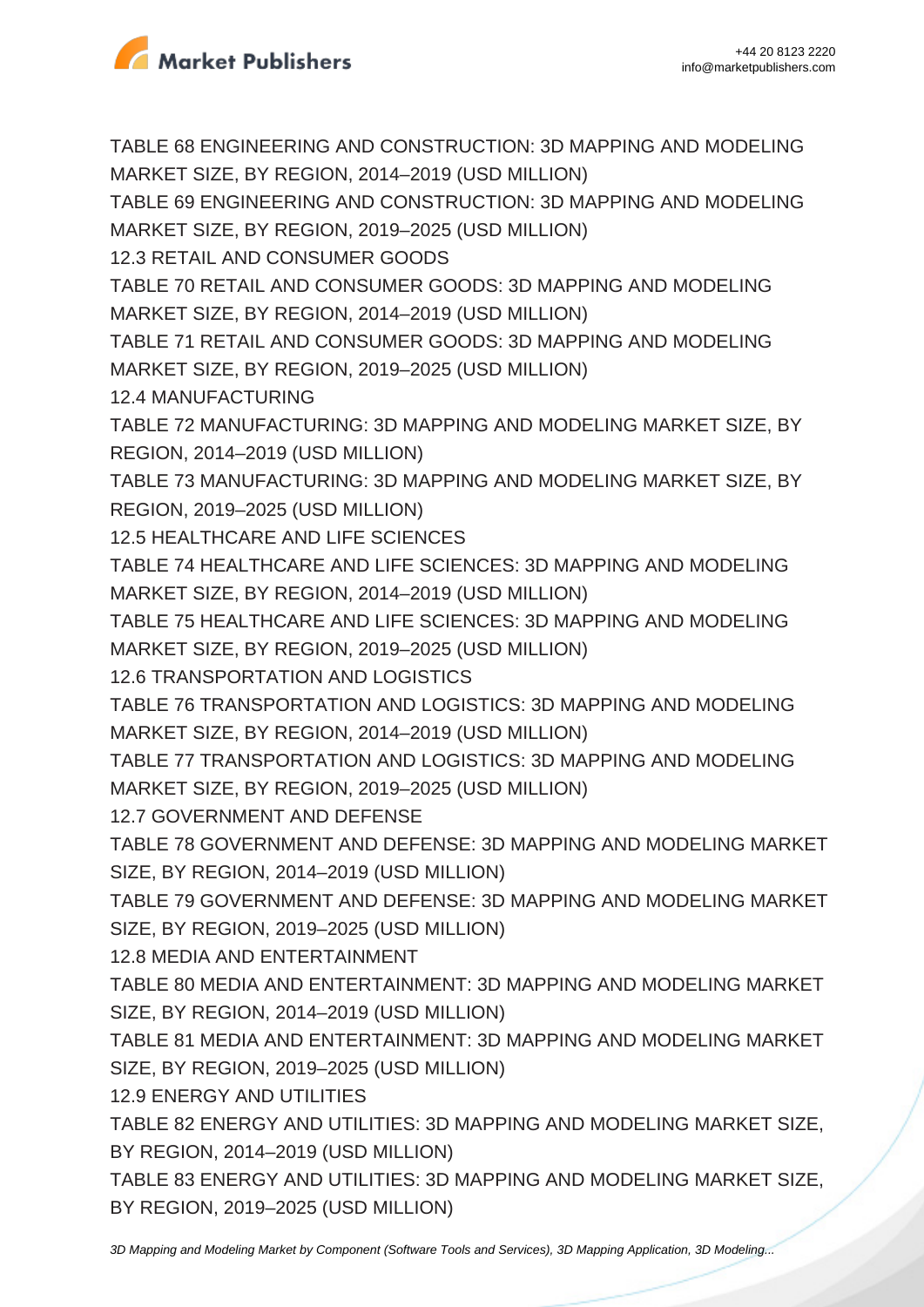

12.10 OTHER VERTICALS

TABLE 84 OTHER VERTICALS: 3D MAPPING AND MODELING MARKET SIZE, BY REGION, 2014–2019 (USD MILLION)

TABLE 85 OTHER VERTICALS: 3D MAPPING AND MODELING MARKET SIZE, BY REGION, 2019–2025 (USD MILLION)

## **13 3D MAPPING AND MODELING MARKET, BY REGION**

13.1 INTRODUCTION

FIGURE 41 INDIA TO REGISTER THE HIGHEST CAGR DURING THE FORECAST PERIOD

FIGURE 42 ASIA PACIFIC TO ACCOUNT FOR THE HIGHEST CAGR DURING THE FORECAST PERIOD

TABLE 86 3D MAPPING AND MODELING MARKET SIZE, BY REGION, 2014–2019 (USD MILLION)

TABLE 87 3D MAPPING AND MODELING MARKET SIZE, BY REGION, 2019–2025 (USD MILLION)

13.2 NORTH AMERICA

13.2.1 NORTH AMERICA: 3D MAPPING AND MODELING MARKET DRIVERS

13.2.2 NORTH AMERICA: COVID-19 IMPACT

13.2.3 NORTH AMERICA: REGULATORY IMPLICATIONS

- 13.2.4 UNITED STATES SECURITIES AND EXCHANGE COMMISSION
- 13.2.5 INTERNATIONAL ORGANIZATION FOR STANDARDIZATION 27001
- 13.2.6 CALIFORNIA CONSUMER PRIVACY ACT

 13.2.7 HEALTH INSURANCE PORTABILITY AND ACCOUNTABILITY ACT OF 1996 FIGURE 43 NORTH AMERICA: MARKET SNAPSHOT

TABLE 88 NORTH AMERICA: 3D MAPPING AND MODELING MARKET SIZE, BY COMPONENT, 2014–2019 (USD MILLION)

TABLE 89 NORTH AMERICA: 3D MAPPING AND MODELING MARKET SIZE, BY COMPONENT, 2019–2025 (USD MILLION)

TABLE 90 NORTH AMERICA: 3D MAPPING AND MODELING MARKET SIZE, BY SOFTWARE TOOL, 2014–2019 (USD MILLION)

TABLE 91 NORTH AMERICA: 3D MAPPING AND MODELING MARKET SIZE, BY SOFTWARE TOOL, 2019–2025 (USD MILLION)

TABLE 92 NORTH AMERICA: 3D MAPPING AND MODELING MARKET SIZE, BY SERVICE, 2014–2019 (USD MILLION)

TABLE 93 NORTH AMERICA: 3D MAPPING AND MODELING MARKET SIZE, BY SERVICE, 2019–2025 (USD MILLION)

TABLE 94 NORTH AMERICA: 3D MAPPING AND MODELING MARKET SIZE, BY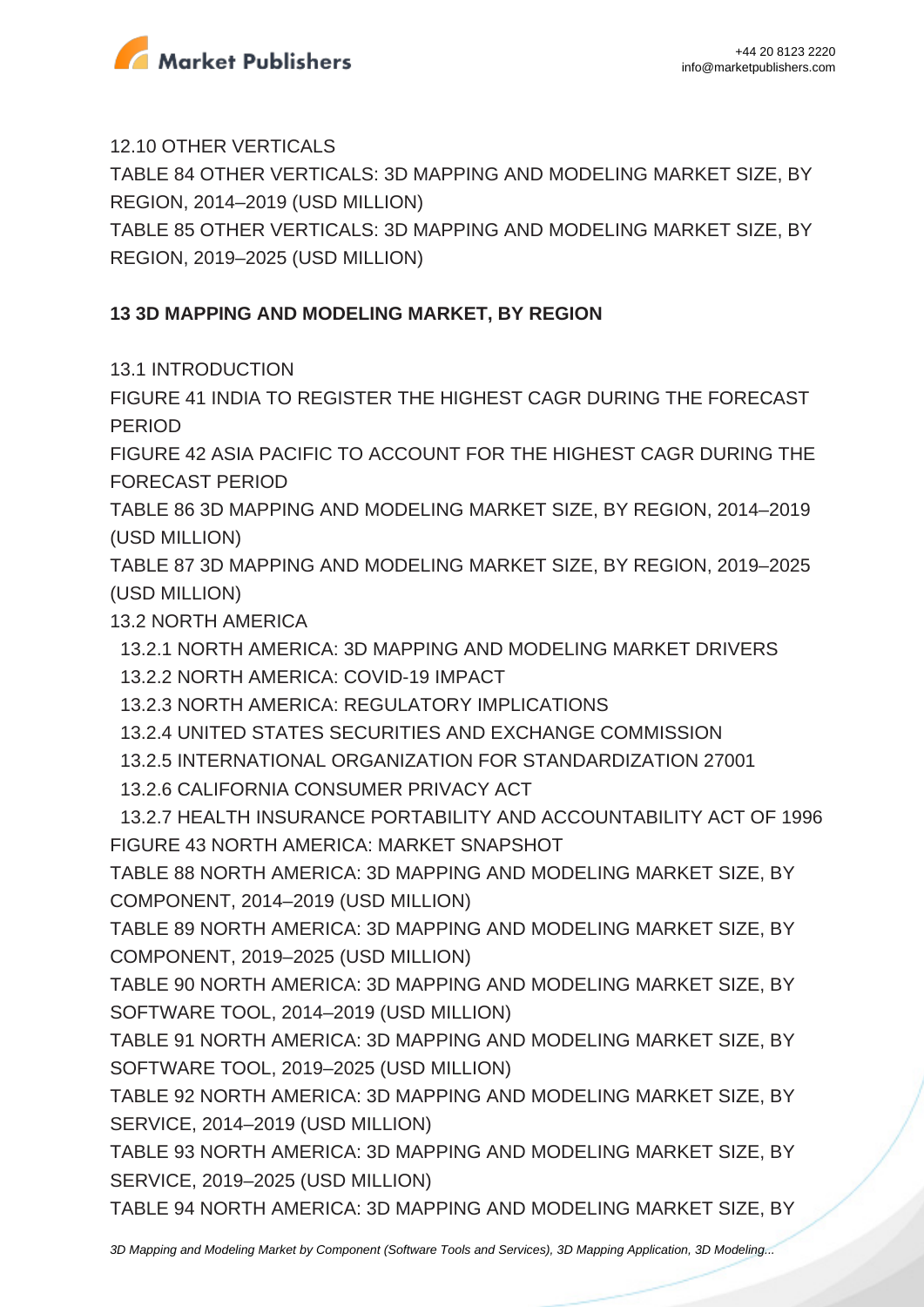

PROFESSIONAL SERVICE, 2014–2019 (USD MILLION) TABLE 95 NORTH AMERICA: 3D MAPPING AND MODELING MARKET SIZE, BY PROFESSIONAL SERVICE, 2019–2025 (USD MILLION) TABLE 96 NORTH AMERICA: 3D MAPPING AND MODELING MARKET SIZE, BY 3D MAPPING APPLICATION, 2014–2019 (USD MILLION) TABLE 97 NORTH AMERICA: 3D MAPPING AND MODELING MARKET SIZE, BY 3D MAPPING APPLICATION, 2019–2025 (USD MILLION) TABLE 98 NORTH AMERICA: 3D MAPPING AND MODELING MARKET SIZE, BY 3D MODELING APPLICATION, 2014–2019 (USD MILLION) TABLE 99 NORTH AMERICA: 3D MAPPING AND MODELING MARKET SIZE, 3D MODELING APPLICATION, 2019–2025 (USD MILLION) TABLE 100 NORTH AMERICA: 3D MAPPING AND MODELING MARKET SIZE, BY DEPLOYMENT MODE, 2014–2019 (USD MILLION) TABLE 101 NORTH AMERICA: 3D MAPPING AND MODELING MARKET SIZE, BY DEPLOYMENT MODE, 2019–2025 (USD MILLION) TABLE 102 NORTH AMERICA: 3D MAPPING AND MODELING MARKET SIZE, BY ORGANIZATION SIZE, 2014–2019 (USD MILLION) TABLE 103 NORTH AMERICA: 3D MAPPING AND MODELING MARKET SIZE, BY ORGANIZATION SIZE, 2019–2025 (USD MILLION) TABLE 104 NORTH AMERICA: 3D MAPPING AND MODELING MARKET SIZE, BY VERTICAL, 2014–2019 (USD MILLION) TABLE 105 NORTH AMERICA: 3D MAPPING AND MODELING MARKET SIZE, BY VERTICAL, 2019–2025 (USD MILLION) TABLE 106 NORTH AMERICA: 3D MAPPING AND MODELING MARKET SIZE, BY COUNTRY, 2014–2019 (USD MILLION) TABLE 107 NORTH AMERICA: 3D MAPPING AND MODELING MARKET SIZE, BY COUNTRY, 2019–2025 (USD MILLION) 13.2.8 UNITED STATES 13.2.9 CANADA 13.3 EUROPE 13.3.1 EUROPE: 3D MAPPING AND MODELING MARKET DRIVERS 13.3.2 EUROPE: COVID-19 IMPACT 13.3.3 EUROPE: REGULATORY IMPLICATIONS 13.3.4 GENERAL DATA PROTECTION REGULATION TABLE 108 EUROPE: 3D MAPPING AND MODELING MARKET SIZE, BY COMPONENT, 2014–2019 (USD MILLION) TABLE 109 EUROPE: 3D MAPPING AND MODELING MARKET SIZE, BY COMPONENT, 2019–2025 (USD MILLION)

TABLE 110 EUROPE: 3D MAPPING AND MODELING MARKET SIZE, BY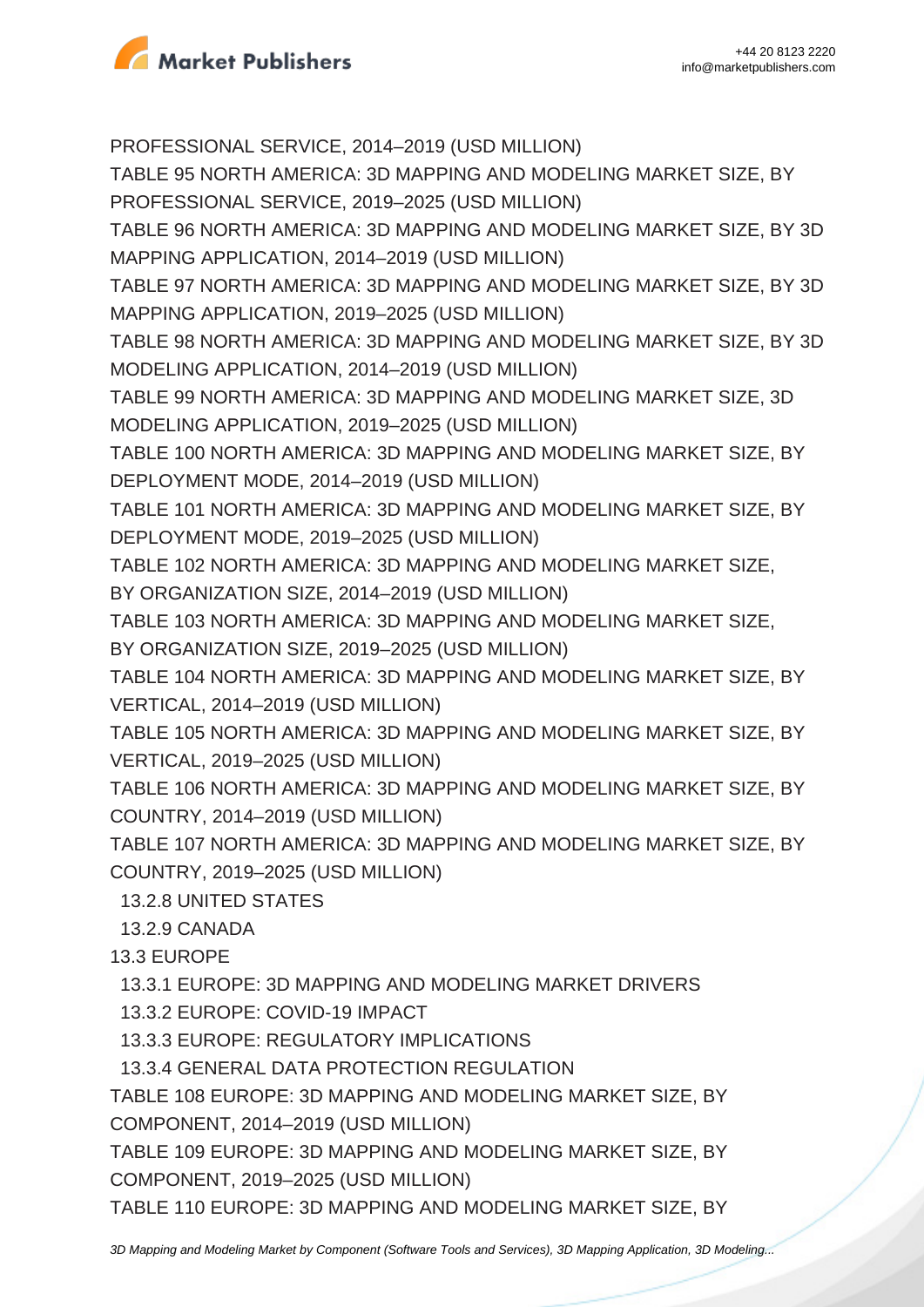

SOFTWARE TOOL, 2014–2019 (USD MILLION) TABLE 111 EUROPE: 3D MAPPING AND MODELING MARKET SIZE, BY SOFTWARE TOOL, 2019–2025 (USD MILLION) TABLE 112 EUROPE: 3D MAPPING AND MODELING MARKET SIZE, BY SERVICE,

### **2014–2019 (USD MILLION)**

TABLE 113 EUROPE: 3D MAPPING AND MODELING MARKET SIZE, BY SERVICE,

### **2019–2025 (USD MILLION)**

TABLE 114 EUROPE: 3D MAPPING AND MODELING MARKET SIZE, BY PROFESSIONAL SERVICE, 2014–2019 (USD MILLION) TABLE 115 EUROPE: 3D MAPPING AND MODELING MARKET SIZE, BY PROFESSIONAL SERVICE, 2019–2025 (USD MILLION) TABLE 116 EUROPE: 3D MAPPING AND MODELING MARKET SIZE, BY 3D MAPPING APPLICATION, 2014–2019 (USD MILLION) TABLE 117 EUROPE: 3D MAPPING AND MODELING MARKET SIZE, BY 3D MAPPING APPLICATION, 2019–2025 (USD MILLION) TABLE 118 EUROPE: 3D MAPPING AND MODELING MARKET SIZE, BY 3D MODELING APPLICATION, 2014–2019 (USD MILLION) TABLE 119 EUROPE: 3D MAPPING AND MODELING MARKET SIZE, BY 3D MODELING APPLICATION, 2019–2025 (USD MILLION) TABLE 120 EUROPE: 3D MAPPING AND MODELING MARKET SIZE, BY DEPLOYMENT MODE, 2014–2019 (USD MILLION) TABLE 121 EUROPE: 3D MAPPING AND MODELING MARKET SIZE, BY DEPLOYMENT MODE, 2019–2025 (USD MILLION) TABLE 122 EUROPE: 3D MAPPING AND MODELING MARKET SIZE, BY ORGANIZATION SIZE, 2014–2019 (USD MILLION) TABLE 123 EUROPE: 3D MAPPING AND MODELING MARKET SIZE, BY ORGANIZATION SIZE, 2019–2025 (USD MILLION) TABLE 124 EUROPE: 3D MAPPING AND MODELING MARKET SIZE, BY VERTICAL,

### **2014–2019 (USD MILLION)**

TABLE 125 EUROPE: 3D MAPPING AND MODELING MARKET SIZE, BY VERTICAL,

**2019–2025 (USD MILLION)**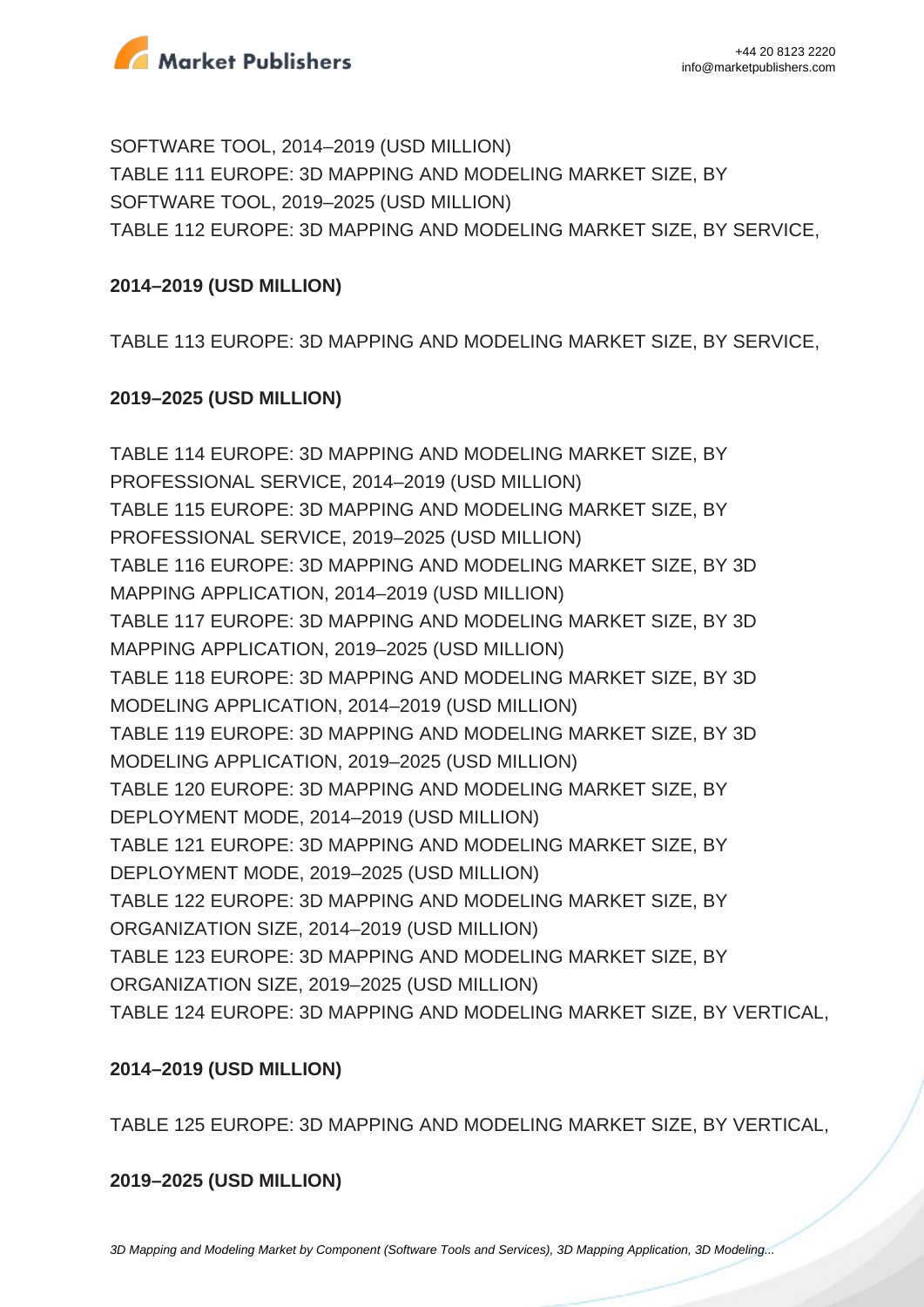

TABLE 126 EUROPE: 3D MAPPING AND MODELING MARKET SIZE, BY COUNTRY,

#### **2014–2019 (USD MILLION)**

TABLE 127 EUROPE: 3D MAPPING AND MODELING MARKET SIZE, BY COUNTRY,

#### **2019–2025 (USD MILLION)**

13.3.5 UNITED KINGDOM

- 13.3.6 GERMANY
- 13.3.7 FRANCE
- 13.3.8 REST OF EUROPE
- 13.4 ASIA PACIFIC
- 13.4.1 ASIA PACIFIC: 3D MAPPING AND MODELING MARKET DRIVERS
- 13.4.2 ASIA PACIFIC: COVID-19 IMPACT
- 13.4.3 ASIA PACIFIC: REGULATORY IMPLICATIONS
- 13.4.4 PERSONAL DATA PROTECTION ACT
- FIGURE 44 ASIA PACIFIC: MARKET SNAPSHOT
- TABLE 128 ASIA PACIFIC: 3D MAPPING AND MODELING MARKET SIZE, BY COMPONENT, 2014–2019 (USD MILLION)
- TABLE 129 ASIA PACIFIC: 3D MAPPING AND MODELING MARKET SIZE, BY COMPONENT, 2019–2025 (USD MILLION)
- TABLE 130 ASIA PACIFIC: 3D MAPPING AND MODELING MARKET SIZE, BY SOFTWARE TOOL, 2014–2019 (USD MILLION)
- TABLE 131 ASIA PACIFIC: 3D MAPPING AND MODELING MARKET SIZE, BY SOFTWARE TOOL, 2019–2025 (USD MILLION)
- TABLE 132 ASIA PACIFIC: 3D MAPPING AND MODELING MARKET SIZE, BY SERVICE, 2014–2019 (USD MILLION)
- TABLE 133 ASIA PACIFIC: 3D MAPPING AND MODELING MARKET SIZE, BY SERVICE, 2019–2025 (USD MILLION)
- TABLE 134 ASIA PACIFIC: 3D MAPPING AND MODELING MARKET SIZE, BY PROFESSIONAL SERVICE, 2014–2019 (USD MILLION)
- TABLE 135 ASIA PACIFIC: 3D MAPPING AND MODELING MARKET SIZE, BY PROFESSIONAL SERVICE, 2019–2025 (USD MILLION)
- TABLE 136 ASIA PACIFIC: 3D MAPPING AND MODELING MARKET SIZE, BY 3D MAPPING APPLICATION, 2014–2019 (USD MILLION)
- TABLE 137 ASIA PACIFIC: 3D MAPPING AND MODELING MARKET SIZE, BY 3D MAPPING APPLICATION, 2019–2025 (USD MILLION)
- TABLE 138 ASIA PACIFIC: 3D MAPPING AND MODELING MARKET SIZE, BY 3D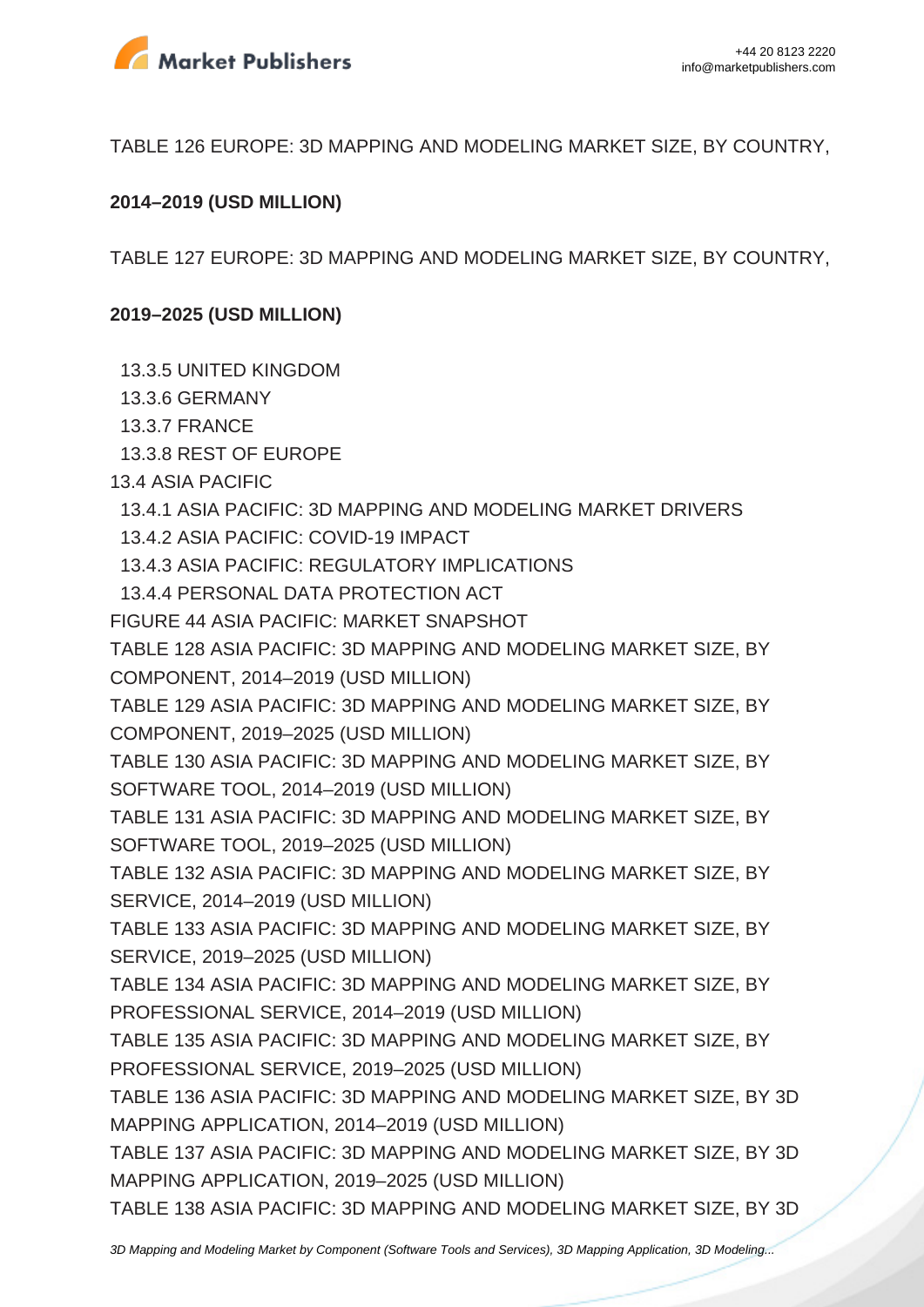

MODELING APPLICATION, 2014–2019 (USD MILLION)

TABLE 139 ASIA PACIFIC: 3D MAPPING AND MODELING MARKET SIZE, BY 3D MODELING APPLICATION, 2019–2025 (USD MILLION)

TABLE 140 ASIA PACIFIC: 3D MAPPING AND MODELING MARKET SIZE, BY DEPLOYMENT MODE, 2014–2019 (USD MILLION)

TABLE 141 ASIA PACIFIC: 3D MAPPING AND MODELING MARKET SIZE, BY DEPLOYMENT MODE, 2019–2025 (USD MILLION)

TABLE 142 ASIA PACIFIC: 3D MAPPING AND MODELING MARKET SIZE, BY ORGANIZATION SIZE, 2014–2019 (USD MILLION)

TABLE 143 ASIA PACIFIC: 3D MAPPING AND MODELING MARKET SIZE, BY ORGANIZATION SIZE, 2019–2025 (USD MILLION)

TABLE 144 ASIA PACIFIC: 3D MAPPING AND MODELING MARKET SIZE, BY VERTICAL, 2014–2019 (USD MILLION)

TABLE 145 ASIA PACIFIC: 3D MAPPING AND MODELING MARKET SIZE, BY VERTICAL, 2019–2025 (USD MILLION)

TABLE 146 ASIA PACIFIC: 3D MAPPING AND MODELING MARKET SIZE, BY COUNTRY, 2014–2019 (USD MILLION)

TABLE 147 ASIA PACIFIC: 3D MAPPING AND MODELING MARKET SIZE, BY COUNTRY, 2019–2025 (USD MILLION)

13.4.5 CHINA

13.4.6 JAPAN

13.4.7 INDIA

13.4.8 REST OF ASIA PACIFIC

13.5 MIDDLE EAST AND AFRICA

 13.5.1 MIDDLE EAST AND AFRICA: 3D MAPPING AND MODELING MARKET DRIVERS

13.5.2 MIDDLE EAST AND AFRICA: COVID-19 IMPACT

13.5.3 MIDDLE EAST AND AFRICA: REGULATORY IMPLICATIONS

13.5.4 PERSONAL DATA PROTECTION LAW

TABLE 148 MIDDLE EAST AND AFRICA: 3D MAPPING AND MODELING MARKET SIZE,

BY COMPONENT, 2014–2019 (USD MILLION)

TABLE 149 MIDDLE EAST AND AFRICA: 3D MAPPING AND MODELING MARKET SIZE,

BY COMPONENT, 2019–2025 (USD MILLION)

TABLE 150 MIDDLE EAST AND AFRICA: 3D MAPPING AND MODELING MARKET SIZE,

BY SOFTWARE TOOL, 2014–2019 (USD MILLION)

TABLE 151 MIDDLE EAST AND AFRICA: 3D MAPPING AND MODELING MARKET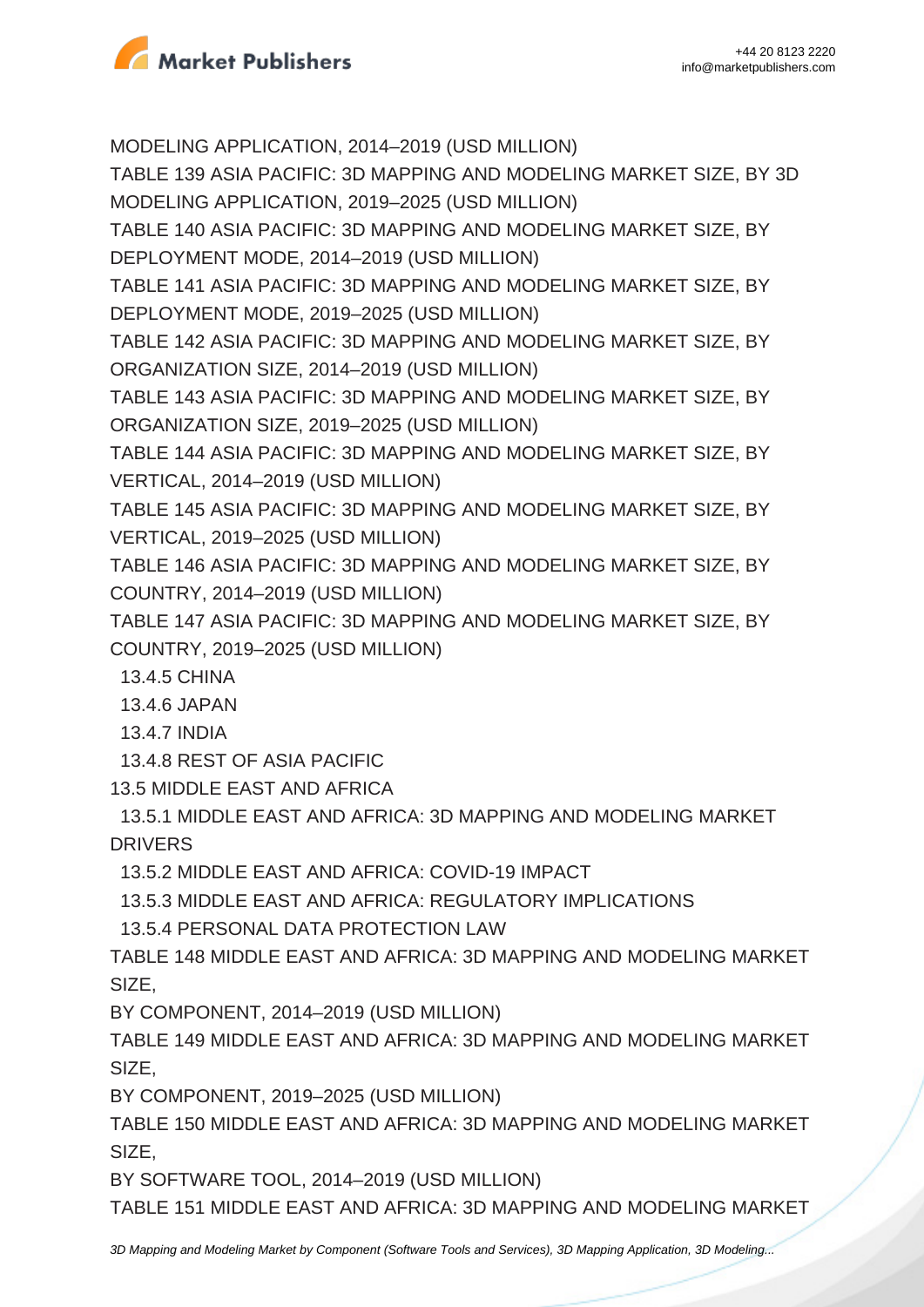

SIZE,

BY SOFTWARE TOOL, 2019–2025 (USD MILLION)

TABLE 152 MIDDLE EAST AND AFRICA: 3D MAPPING AND MODELING MARKET SIZE,

BY SERVICE, 2014–2019 (USD MILLION)

TABLE 153 MIDDLE EAST AND AFRICA: 3D MAPPING AND MODELING MARKET SIZE,

BY SERVICE, 2019–2025 (USD MILLION)

TABLE 154 MIDDLE EAST AND AFRICA: 3D MAPPING AND MODELING MARKET SIZE,

BY PROFESSIONAL SERVICE, 2014–2019 (USD MILLION)

TABLE 155 MIDDLE EAST AND AFRICA: 3D MAPPING AND MODELING MARKET SIZE,

BY PROFESSIONAL SERVICE, 2019–2025 (USD MILLION)

TABLE 156 MIDDLE EAST AND AFRICA: 3D MAPPING AND MODELING MARKET SIZE,

BY 3D MAPPING APPLICATION, 2014–2019 (USD MILLION)

TABLE 157 MIDDLE EAST AND AFRICA: 3D MAPPING AND MODELING MARKET SIZE,

BY 3D MAPPING APPLICATION, 2019–2025 (USD MILLION)

TABLE 158 MIDDLE EAST AND AFRICA: 3D MAPPING AND MODELING MARKET SIZE,

BY 3D MODELING APPLICATION, 2014–2019 (USD MILLION)

TABLE 159 MIDDLE EAST AND AFRICA: 3D MAPPING AND MODELING MARKET SIZE,

BY 3D MODELING APPLICATION, 2019–2025 (USD MILLION)

TABLE 160 MIDDLE EAST AND AFRICA: 3D MAPPING AND MODELING MARKET SIZE,

BY DEPLOYMENT MODE, 2014–2019 (USD MILLION)

TABLE 161 MIDDLE EAST AND AFRICA: 3D MAPPING AND MODELING MARKET SIZE,

BY DEPLOYMENT MODE, 2019–2025 (USD MILLION)

TABLE 162 MIDDLE EAST AND AFRICA: 3D MAPPING AND MODELING MARKET SIZE,

BY ORGANIZATION SIZE, 2014–2019 (USD MILLION)

TABLE 163 MIDDLE EAST AND AFRICA: 3D MAPPING AND MODELING MARKET SIZE,

BY ORGANIZATION SIZE, 2019–2025 (USD MILLION)

TABLE 164 MIDDLE EAST AND AFRICA: 3D MAPPING AND MODELING MARKET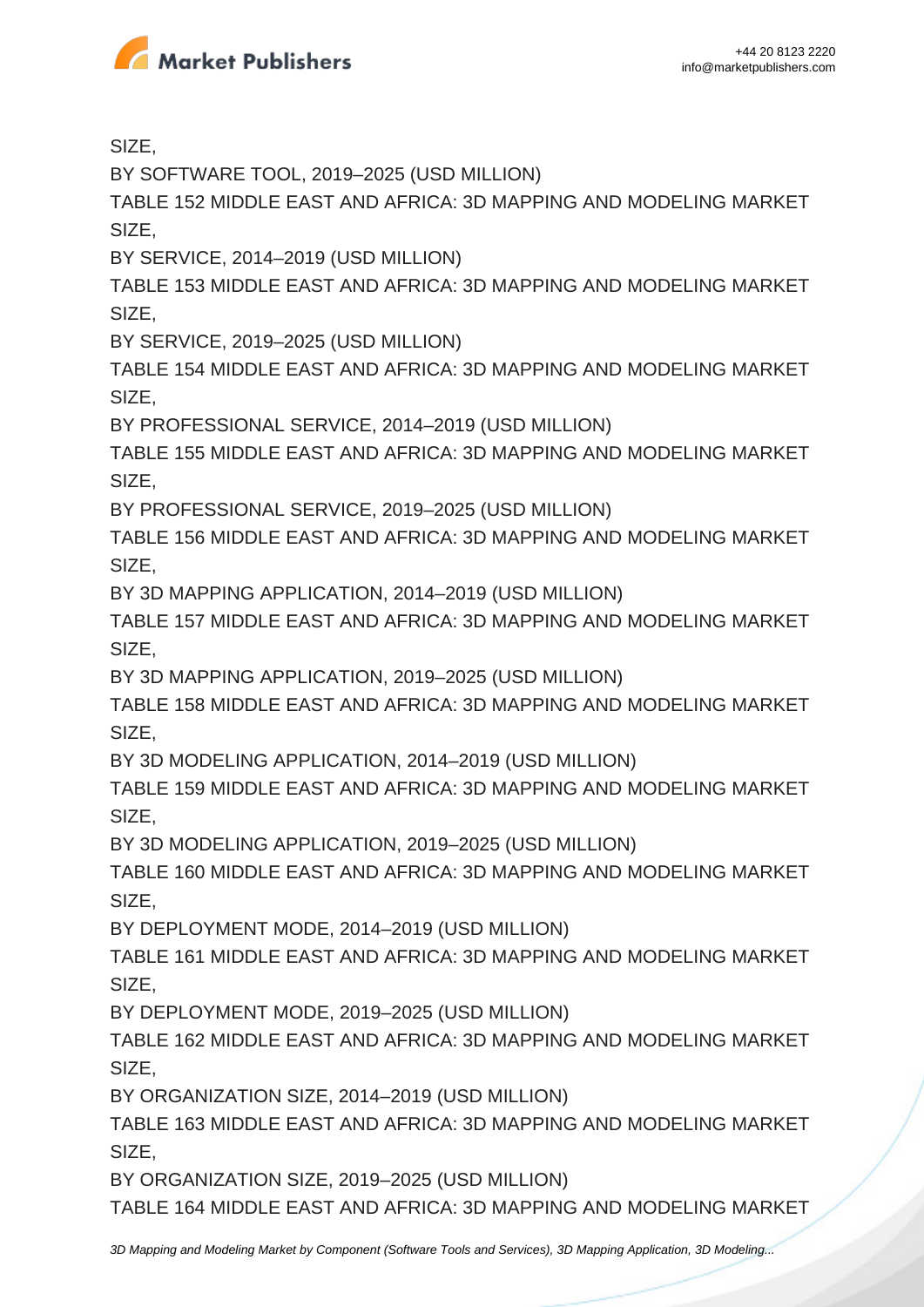

SIZE,

BY VERTICAL, 2014–2019 (USD MILLION)

TABLE 165 MIDDLE EAST AND AFRICA: 3D MAPPING AND MODELING SIZE,

BY VERTICAL, 2019–2025 (USD MILLION)

TABLE 166 MIDDLE EAST AND AFRICA: 3D MAPPING AND MODELING MARKET SIZE,

BY COUNTRY, 2014–2019 (USD MILLION)

TABLE 167 MIDDLE EAST AND AFRICA: 3D MAPPING AND MODELING MARKET SIZE,

BY COUNTRY, 2019–2025 (USD MILLION)

13.5.5 KINGDOM OF SAUDI ARABIA

13.5.6 UNITED ARAB EMIRATES

13.5.7 SOUTH AFRICA

13.5.8 REST OF MIDDLE EAST AND AFRICA

13.6 LATIN AMERICA

13.6.1 LATIN AMERICA: 3D MAPPING AND MODELING MARKET DRIVERS

13.6.2 LATIN AMERICA: COVID-19 IMPACT

13.6.3 LATIN AMERICA: REGULATORY IMPLICATIONS

 13.6.4 FEDERAL LAW ON PROTECTION OF PERSONAL DATA HELD BY INDIVIDUALS

TABLE 168 LATIN AMERICA: 3D MAPPING AND MODELING MARKET SIZE, BY COMPONENT, 2014–2019 (USD MILLION)

TABLE 169 LATIN AMERICA: 3D MAPPING AND MODELING MARKET SIZE, BY COMPONENT, 2019–2025 (USD MILLION)

TABLE 170 LATIN AMERICA: 3D MAPPING AND MODELING MARKET SIZE, BY SOFTWARE TOOL, 2014–2019 (USD MILLION)

TABLE 171 LATIN AMERICA: 3D MAPPING AND MODELING MARKET SIZE, BY SOFTWARE TOOL, 2019–2025 (USD MILLION)

TABLE 172 LATIN AMERICA: 3D MAPPING AND MODELING MARKET SIZE, BY SERVICE, 2014–2019 (USD MILLION)

TABLE 173 LATIN AMERICA: 3D MAPPING AND MODELING MARKET SIZE, BY SERVICE, 2019–2025 (USD MILLION)

TABLE 174 LATIN AMERICA: 3D MAPPING AND MODELING MARKET SIZE, BY PROFESSIONAL SERVICE, 2014–2019 (USD MILLION)

TABLE 175 LATIN AMERICA: 3D MAPPING AND MODELING MARKET SIZE, BY PROFESSIONAL SERVICE, 2019–2025 (USD MILLION)

TABLE 176 LATIN AMERICA: 3D MAPPING AND MODELING MARKET SIZE, BY 3D MAPPING APPLICATION, 2014–2019 (USD MILLION)

TABLE 177 LATIN AMERICA: 3D MAPPING AND MODELING MARKET SIZE, BY 3D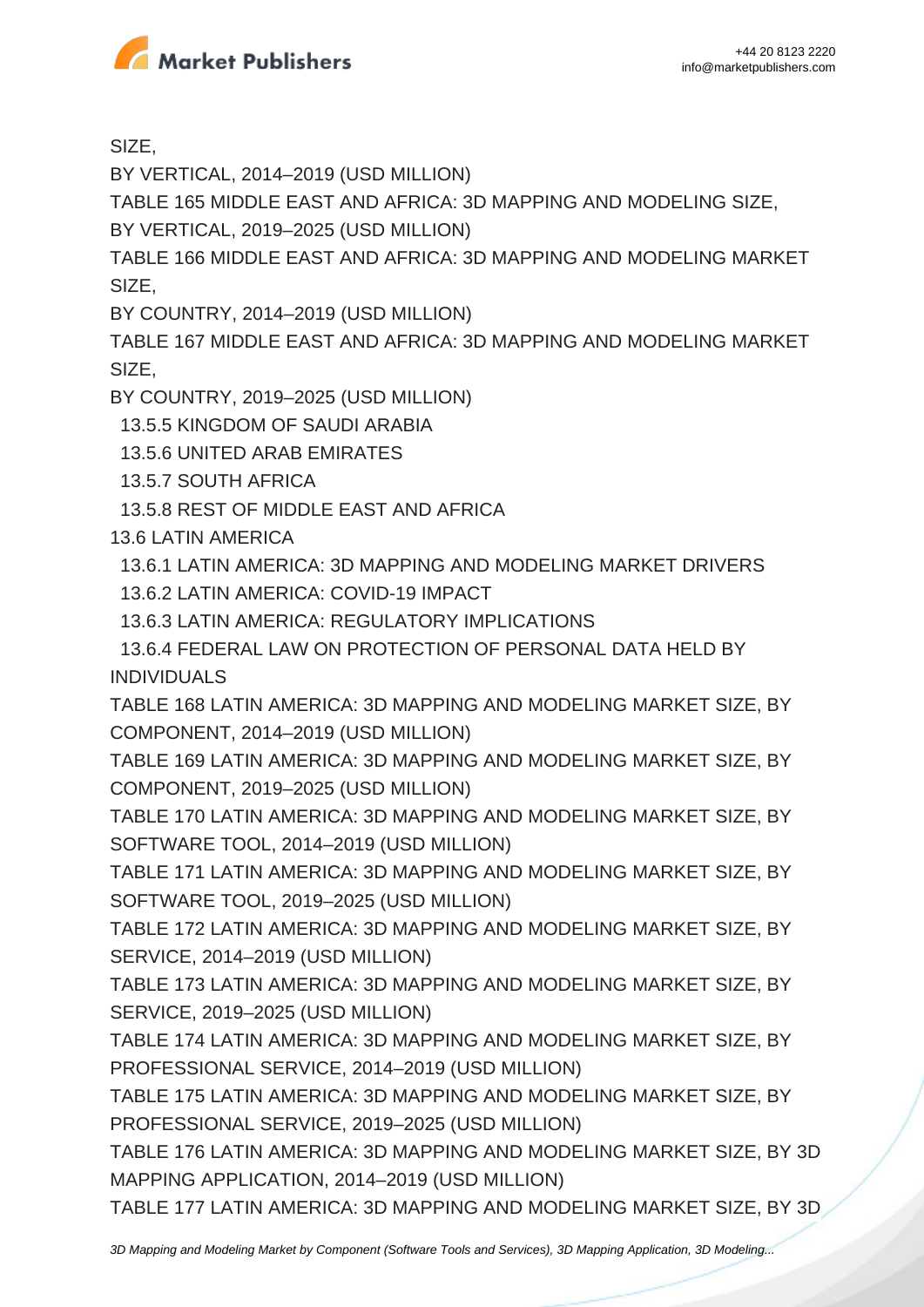

MAPPING APPLICATION, 2019–2025 (USD MILLION) TABLE 178 LATIN AMERICA: 3D MAPPING AND MODELING MARKET SIZE, BY 3D MODELING APPLICATION, 2014–2019 (USD MILLION) TABLE 179 LATIN AMERICA: 3D MAPPING AND MODELING MARKET SIZE, BY 3D MODELING APPLICATION, 2019–2025 (USD MILLION) TABLE 180 LATIN AMERICA: 3D MAPPING AND MODELING MARKET SIZE, BY DEPLOYMENT MODE, 2014–2019 (USD MILLION) TABLE 181 LATIN AMERICA: 3D MAPPING AND MODELING MARKET SIZE, BY DEPLOYMENT MODE, 2019–2025 (USD MILLION) TABLE 182 LATIN AMERICA: 3D MAPPING AND MODELING MARKET SIZE, BY ORGANIZATION SIZE, 2014–2019 (USD MILLION) TABLE 183 LATIN AMERICA: 3D MAPPING AND MODELING MARKET SIZE, BY ORGANIZATION SIZE, 2019–2025 (USD MILLION) TABLE 184 LATIN AMERICA: 3D MAPPING AND MODELING MARKET SIZE, BY VERTICAL, 2014–2019 (USD MILLION) TABLE 185 LATIN AMERICA: 3D MAPPING AND MODELING MARKET SIZE, BY VERTICAL, 2019–2025 (USD MILLION) TABLE 186 LATIN AMERICA: 3D MAPPING AND MODELING MARKET SIZE, BY COUNTRY, 2014–2019 (USD MILLION) TABLE 187 LATIN AMERICA: 3D MAPPING AND MODELING MARKET SIZE, BY COUNTRY, 2019–2025 (USD MILLION) 13.6.5 BRAZIL

- 13.6.6 MEXICO
- 13.6.7 REST OF LATIN AMERICA

## **14 COMPETITIVE LANDSCAPE**

14.1 OVERVIEW

14.2 MARKET EVALUATION FRAMEWORK

FIGURE 45 MARKET EVALUATION FRAMEWORK

14.3 MARKET SHARE OF KEY PLAYERS IN 3D MAPPING AND MODELING MARKET, 2020

FIGURE 46 MARKET SHARE OF KEY PLAYERS, 2020

14.4 HISTORIC REVENUE ANALYSIS OF KEY MARKET PLAYERS

14.4.1 INTRODUCTION

FIGURE 47 HISTORIC FIVE-YEAR REVENUE ANALYSIS OF KEY MARKET PLAYERS

14.5 KEY MARKET DEVELOPMENTS

14.5.1 NEW PRODUCT LAUNCHES AND PRODUCT ENHANCEMENTS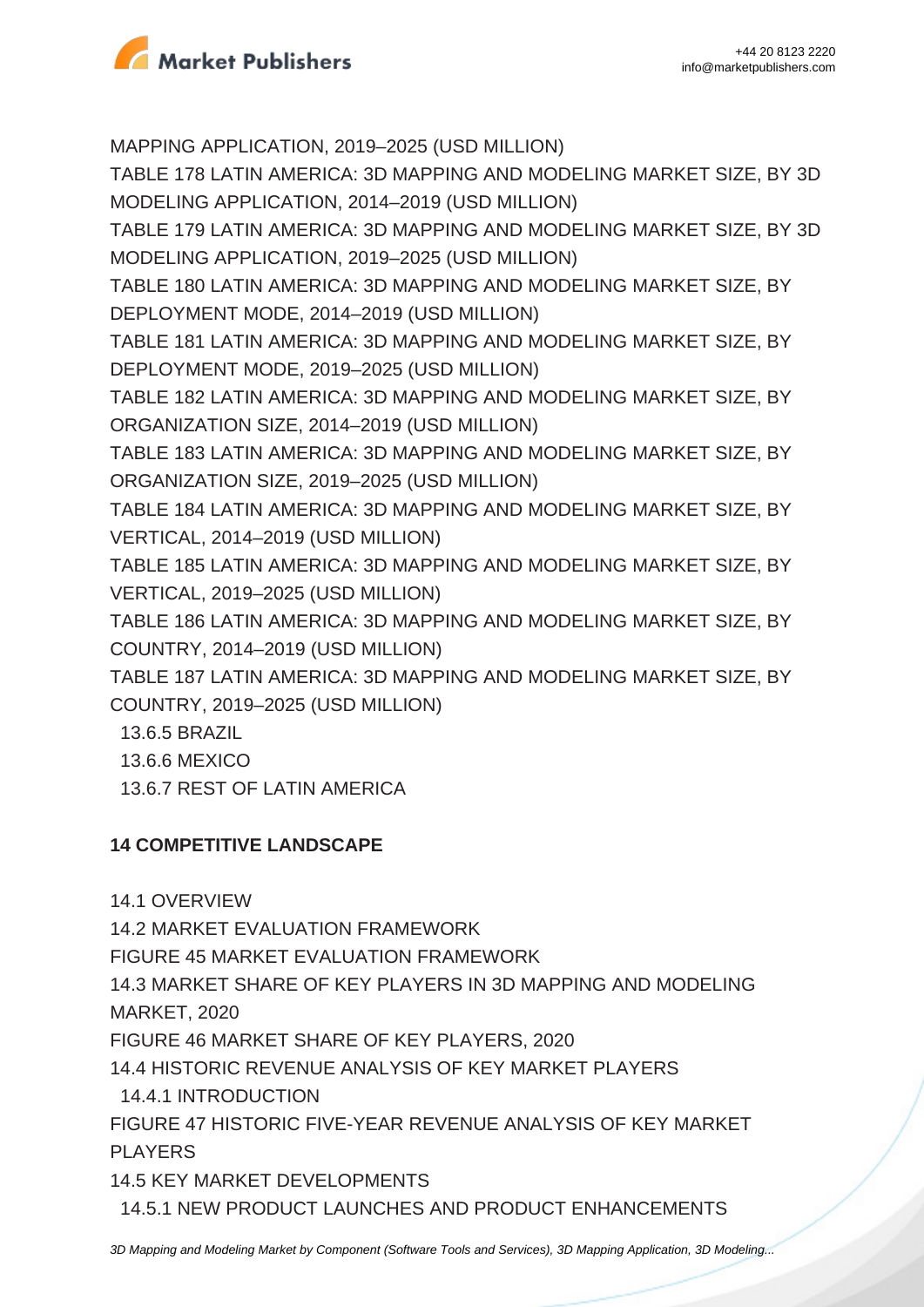

TABLE 188 NEW PRODUCT LAUNCHES AND PRODUCT ENHANCEMENTS, 2018–2020

 14.5.2 BUSINESS EXPANSIONS TABLE 189 BUSINESS EXPANSIONS, 2018–2020 14.5.3 MERGERS AND ACQUISITIONS TABLE 190 MERGERS AND ACQUISITIONS, 2018–2020 14.5.4 PARTNERSHIPS, AGREEMENTS, CONTRACTS, AND COLLABORATIONS TABLE 191 PARTNERSHIPS, AGREEMENTS, CONTRACTS, AND COLLABORATIONS, 2019–2020

#### **15 COMPANY EVALUATION MATRIX AND COMPANY PROFILES**

15.1 OVERVIEW

15.2 COMPANY EVALUATION MATRIX DEFINITIONS AND METHODOLOGY 15.2.1 MARKET RANKING ANALYSIS, BY COMPANY

FIGURE 48 RANKING OF KEY PLAYERS, 2020

15.2.2 STAR

15.2.3 EMERGING LEADER

15.2.4 PERVASIVE

15.2.5 PARTICIPANT

15.3 COMPANY EVALUATION MATRIX, 2020

FIGURE 49 3D MAPPING AND MODELING MARKET (GLOBAL), COMPANY

EVALUATION MATRIX, 2020

15.4 COMPANY PROFILES

(Business overview, Solutions and services offered, COVID-19 developments, Recent Developments, MNM view)\*

15.4.1 AUTODESK

FIGURE 50 AUTODESK: COMPANY SNAPSHOT

15.4.2 SAAB AB

FIGURE 51 SAAB AB: COMPANY SNAPSHOT

15.4.3 GOLDEN SOFTWARE

15.4.4 TRIMBLE

FIGURE 52 TRIMBLE: COMPANY SNAPSHOT

15.4.5 AIRBUS

FIGURE 53 AIRBUS: COMPANY SNAPSHOT

15.4.6 INTERMAP TECHNOLOGIES

FIGURE 54 INTERMAP TECHNOLOGIES: COMPANY SNAPSHOT

15.4.7 THE FOUNDRY VISIONMONGERS

15.4.8 ESRI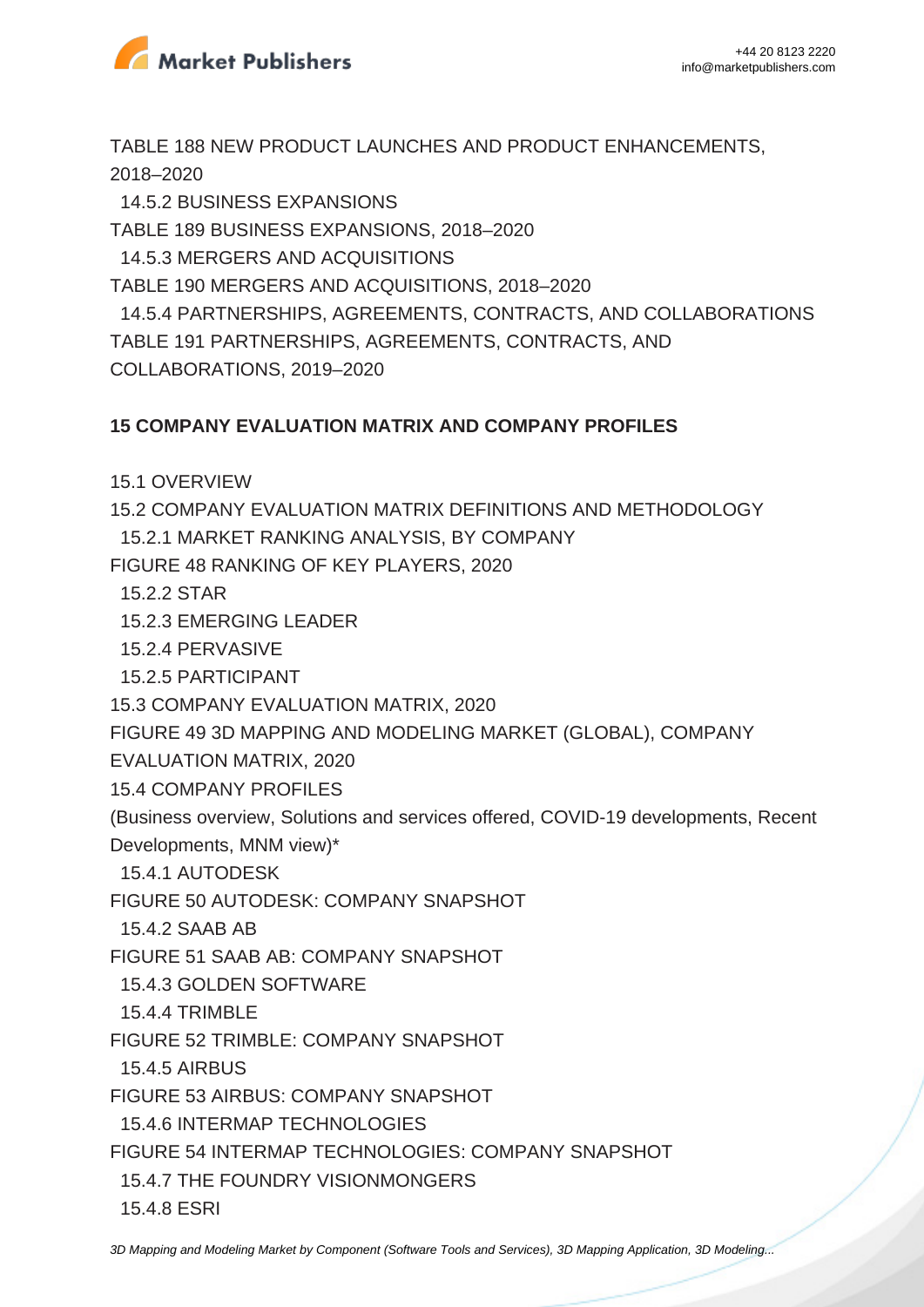

 15.4.9 TOPCON 15.4.10 CYBERCITY 3D 15.4.11 BENTLEY SYSTEMS 15.4.12 ALPHABET 15.4.13 DASSAULT SYST?MES 15.4.14 ADOBE 15.4.15 PIX4D 15.4.16 APPLE 15.4.17 PIXOLOGIC 15.4.18 FLIGHT EVOLVED 15.4.19 MAXON 15.4.20 ONIONLAB 15.4.21 MITSUBISHI ELECTRIC 15.4.22 WRLD 15.4.23 GEODIGITAL 15.4.24 GEOSLAM 15.4.25 MAPBOX 15.5 STARTUP/SME EVALUATION MATRIX, 2020 15.5.1 PROGRESSIVE COMPANIES 15.5.2 RESPONSIVE COMPANIES 15.5.3 DYNAMIC COMPANIES 15.5.4 STARTING BLOCKS FIGURE 55 3D MAPPING AND MODELING MARKET (GLOBAL), STARTUP/SME EVALUATION MATRIX, 2020 15.6 STARTUP/SME PROFILES 15.6.1 DEEPMAP 15.6.2 CIVIL MAPS 15.6.3 HIVEMAPPER 15.6.4 LVL5 15.6.5 SHAPR3D 15.6.6 INNERSIGHT 15.6.7 ASTRIVIS 15.6.8 POINTIVO 15.6.9 DYNAMIC MAP PLATFORM

\*Details on Business overview, Solutions and services offered, COVID-19 developments, Recent Developments, MNM view might not be captured in case of unlisted companies.

### **16 APPENDIX**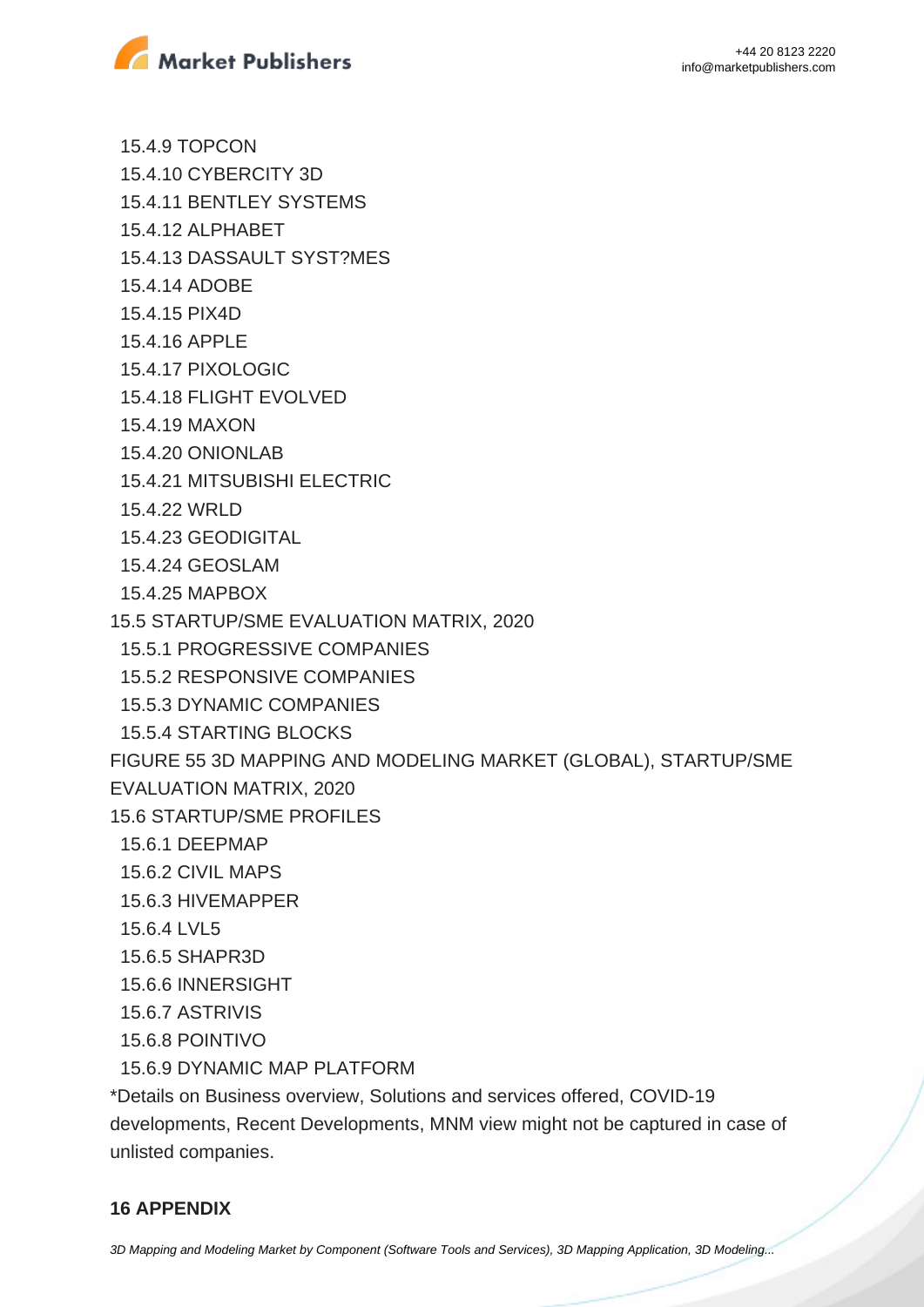

16.1 ADJACENT/RELATED MARKETS

16.1.1 3D ANIMATION MARKET

TABLE 192 3D ANIMATION MARKET SIZE, BY COMPONENT, 2015–2022 (USD MILLION)

TABLE 193 3D ANIMATION MARKET SIZE, BY TECHNOLOGY, 2015–2022 (USD MILLION)

TABLE 194 TECHNOLOGY: 3D ANIMATION MARKET SIZE, BY REGION, 2015–2022 (USD MILLION)

TABLE 195 3D MODELING MARKET SIZE, BY REGION, 2015–2022 (USD MILLION) TABLE 196 MOTION GRAPHICS MARKET SIZE, BY REGION, 2015–2022 (USD MILLION)

TABLE 197 3D RENDERING MARKET SIZE, BY REGION, 2015–2022 (USD MILLION) TABLE 198 VISUAL EFFECTS MARKET SIZE, BY REGION, 2015–2022 (USD MILLION)

TABLE 199 OTHERS MARKET SIZE, BY REGION, 2015–2022 (USD MILLION) TABLE 200 3D ANIMATION MARKET SIZE, BY SERVICE, 2015–2022 (USD MILLION) TABLE 201 SERVICES: 3D ANIMATION MARKET SIZE, BY REGION, 2015–2022 (USD MILLION)

TABLE 202 CONSULTING MARKET SIZE, BY REGION, 2015–2022 (USD MILLION) TABLE 203 SUPPORT AND MAINTENANCE MARKET SIZE, BY REGION, 2015–2022 (USD MILLION)

TABLE 204 INTEGRATION AND DEPLOYMENT MARKET SIZE, BY REGION, 2015–2022 (USD MILLION)

TABLE 205 EDUCATION AND TRAINING MARKET SIZE, BY REGION, 2015–2022 (USD MILLION)

TABLE 206 3D ANIMATION MARKET SIZE, BY DEPLOYMENT, 2015–2022 (USD MILLION)

TABLE 207 DEPLOYMENT: 3D ANIMATION MARKET SIZE, BY REGION, 2015–2022 (USD MILLION)

TABLE 208 ON-PREMISES: 3D ANIMATION MARKET SIZE, BY REGION, 2015–2022 (USD MILLION)

TABLE 209 ON-DEMAND: 3D ANIMATION MARKET SIZE, BY REGION, 2015–2022 (USD MILLION)

TABLE 210 3D ANIMATION MARKET SIZE, BY VERTICAL, 2015–2022 (USD MILLION)

TABLE 211 VERTICAL: 3D ANIMATION MARKET SIZE, BY REGION, 2015–2022 (USD MILLION)

TABLE 212 3D ANIMATION MARKET SIZE, BY REGION, 2015–2022 (USD MILLION)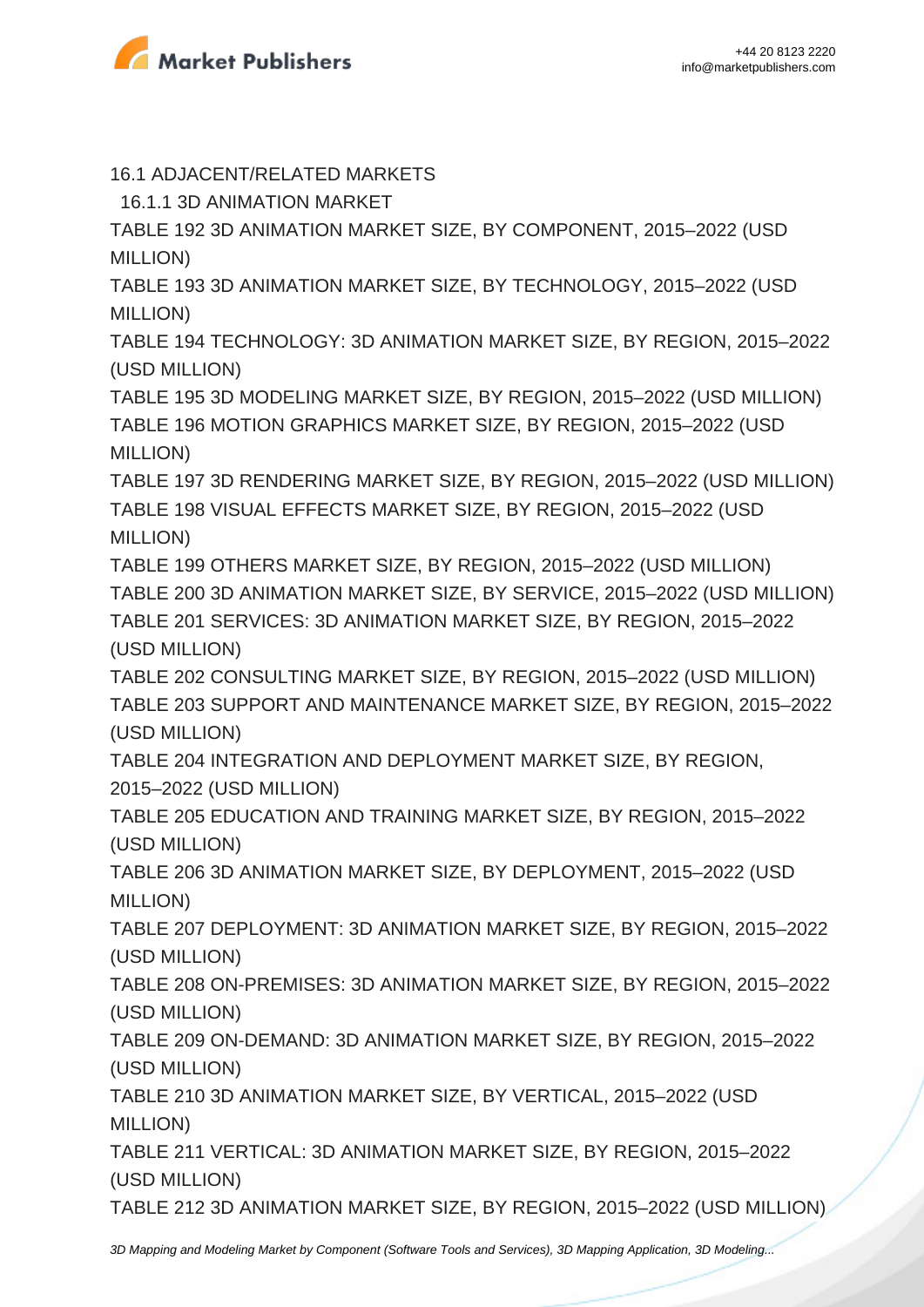

TABLE 213 NORTH AMERICA: 3D ANIMATION MARKET SIZE, BY COMPONENT,

#### **2015-2022 (USD MILLION)**

TABLE 214 NORTH AMERICA: 3D ANIMATION MARKET SIZE, BY TECHNOLOGY,

#### **2015-2022 (USD MILLION)**

TABLE 215 NORTH AMERICA: 3D ANIMATION MARKET SIZE, BY SERVICE, 2015–2022 (USD MILLION) TABLE 216 NORTH AMERICA: 3D ANIMATION MARKET SIZE, BY DEPLOYMENT,

#### **2015–2022 (USD MILLION)**

TABLE 217 NORTH AMERICA: 3D ANIMATION MARKET SIZE, BY VERTICAL,

#### **2015–2022 (USD MILLION)**

TABLE 218 EUROPE: 3D ANIMATION MARKET SIZE, BY COMPONENT, 2015-2022 (USD MILLION) TABLE 219 EUROPE: 3D ANIMATION MARKET SIZE, BY TECHNOLOGY, 2015-2022 (USD MILLION) TABLE 220 EUROPE: 3D ANIMATION MARKET SIZE, BY SERVICE, 2015–2022 (USD MILLION) TABLE 221 EUROPE: 3D ANIMATION MARKET SIZE, BY DEPLOYMENT, 2015–2022 (USD MILLION) TABLE 222 EUROPE: 3D ANIMATION MARKET SIZE, BY VERTICAL, 2015–2022 (USD MILLION) TABLE 223 ASIA-PACIFIC: 3D ANIMATION MARKET SIZE, BY COMPONENT,

#### **2015-2022 (USD MILLION)**

TABLE 224 ASIA-PACIFIC: 3D ANIMATION MARKET SIZE, BY TECHNOLOGY,

#### **2015-2022 (USD MILLION)**

TABLE 225 ASIA-PACIFIC: 3D ANIMATION MARKET SIZE, BY SERVICE, 2015–2022 (USD MILLION)

TABLE 226 ASIA-PACIFIC: 3D ANIMATION MARKET SIZE, BY DEPLOYMENT,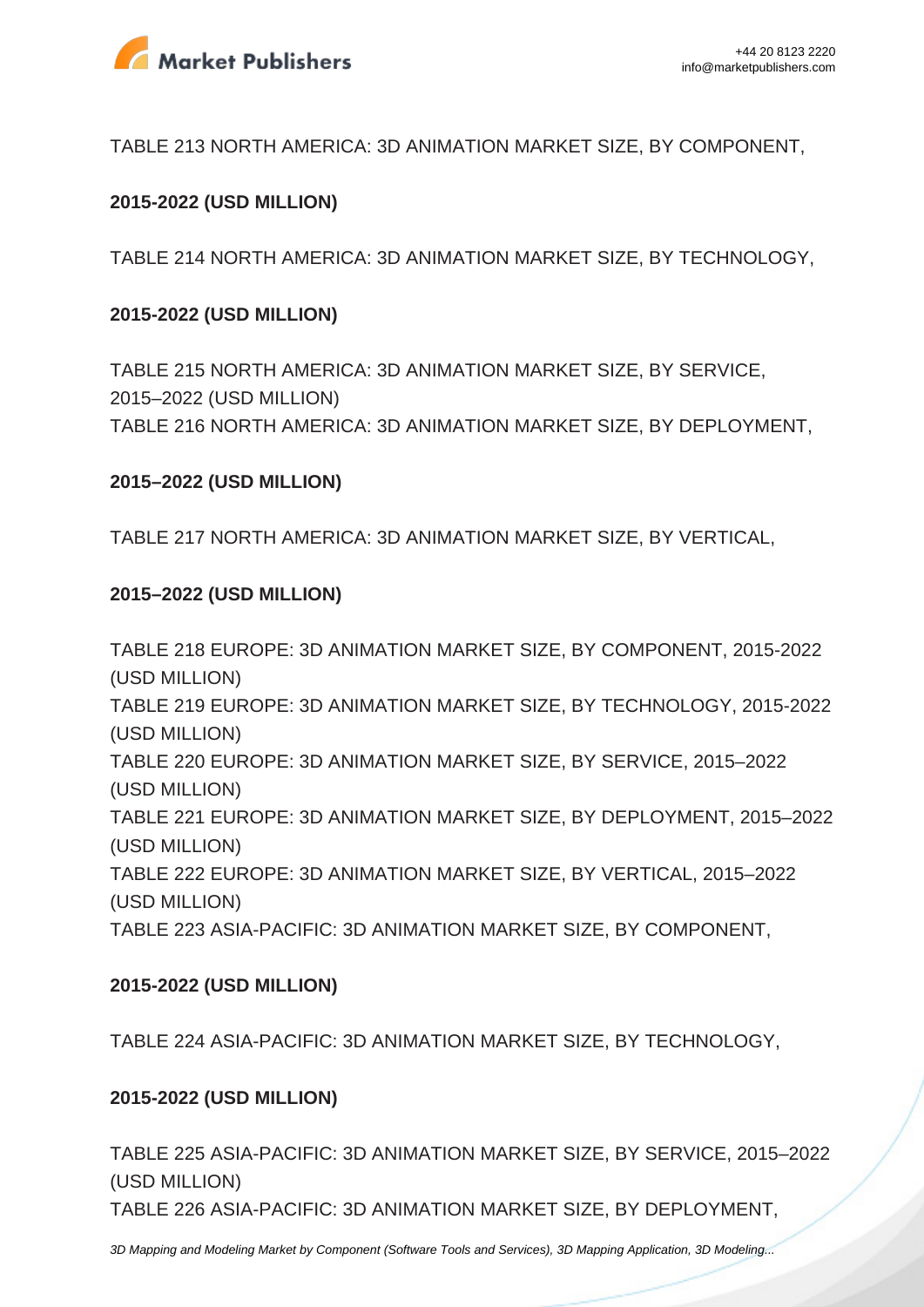

#### **2015–2022 (USD MILLION)**

TABLE 227 ASIA-PACIFIC: 3D ANIMATION MARKET SIZE, BY VERTICAL, 2015–2022 (USD MILLION) TABLE 228 MIDDLE EAST AND AFRICA: 3D ANIMATION MARKET SIZE, BY COMPONENT, 2015-2022 (USD MILLION) TABLE 229 MIDDLE EAST AND AFRICA: 3D ANIMATION MARKET SIZE, BY TECHNOLOGY, 2015-2022 (USD MILLION) TABLE 230 MIDDLE EAST AND AFRICA: 3D ANIMATION MARKET SIZE, BY SERVICE, 2015–2022 (USD MILLION) TABLE 231 MIDDLE EAST AND AFRICA: 3D ANIMATION MARKET SIZE, BY DEPLOYMENT, 2015–2022 (USD MILLION) TABLE 232 MIDDLE EAST AND AFRICA: 3D ANIMATION MARKET SIZE, BY VERTICAL, 2015–2022 (USD MILLION) TABLE 233 LATIN AMERICA: 3D ANIMATION MARKET SIZE, BY COMPONENT,

#### **2015-2022 (USD MILLION)**

TABLE 234 LATIN AMERICA: 3D ANIMATION MARKET SIZE, BY TECHNOLOGY,

### **2015-2022 (USD MILLION)**

TABLE 235 LATIN AMERICA: 3D ANIMATION MARKET SIZE, BY SERVICES, 2015–2022 (USD MILLION) TABLE 236 LATIN AMERICA: 3D ANIMATION MARKET SIZE, BY DEPLOYMENT,

### **2015–2022 (USD MILLION)**

TABLE 237 LATIN AMERICA: 3D ANIMATION MARKET SIZE, BY VERTICAL, 2015–2022 (USD MILLION)

16.1.2 3D IMAGING MARKET

TABLE 238 3D IMAGING MARKET SIZE, BY COMPONENT, 2018–2025 (USD MILLION)

TABLE 239 HARDWARE: 3D IMAGING MARKET SIZE, BY TYPE, 2018–2025 (USD MILLION)

TABLE 240 HARDWARE: 3D IMAGING MARKET SIZE, BY REGION, 2018–2025 (USD MILLION)

TABLE 241 3D DISPLAY MARKET SIZE, BY REGION, 2018–2025 (USD MILLION)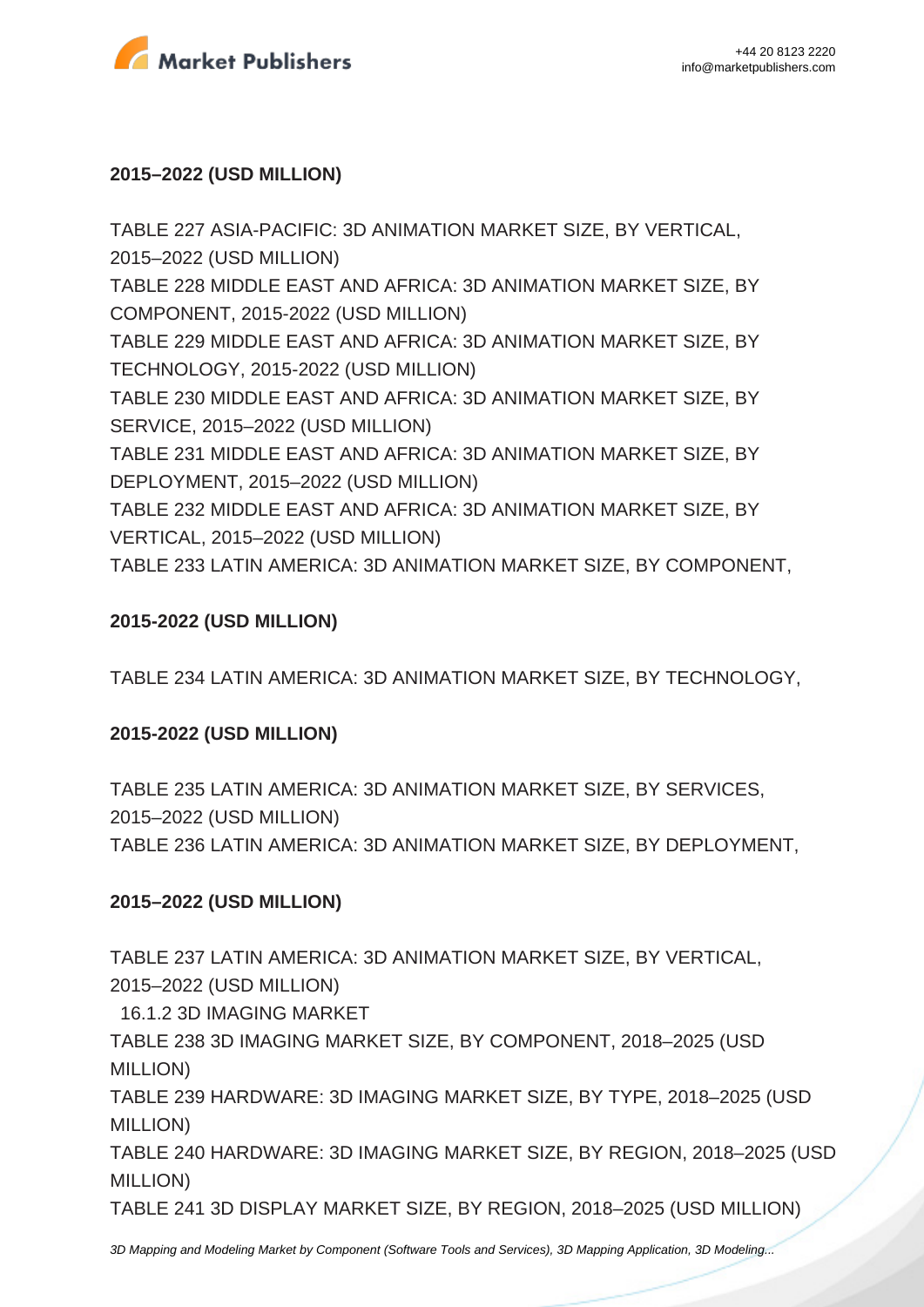

TABLE 242 3D IMAGING MARKET SIZE, BY 3D IMAGE SENSOR TYPE, 2018–2025 (USD MILLION)

TABLE 243 3D IMAGE SENSORS MARKET SIZE, BY REGION, 2018–2025 (USD MILLION)

TABLE 244 SOLUTIONS: 3D IMAGING MARKET SIZE, BY TYPE, 2018–2025 (USD MILLION)

TABLE 245 SOLUTIONS: 3D IMAGING MARKET SIZE, BY REGION, 2018–2025 (USD MILLION)

TABLE 246 3D MODELING MARKET SIZE, BY REGION, 2018–2025 (USD MILLION) TABLE 247 3D SCANNING MARKET SIZE, BY REGION, 2018–2025 (USD MILLION) TABLE 248 3D LAYOUT AND ANIMATION MARKET SIZE, BY REGION, 2018–2025 (USD MILLION)

TABLE 249 3D VISUALIZATION AND RENDERING MARKET SIZE, BY REGION,

## **2018–2025 (USD MILLION)**

TABLE 250 IMAGE RECONSTRUCTION MARKET SIZE, BY REGION, 2018–2025 (USD MILLION)

TABLE 251 3D IMAGING MARKET SIZE, BY SERVICE, 2018–2025 (USD MILLION) TABLE 252 SERVICES: 3D IMAGING MARKET SIZE, BY REGION, 2018–2025 (USD MILLION)

TABLE 253 MANAGED SERVICES MARKET SIZE, BY REGION, 2018–2025 (USD MILLION)

TABLE 254 PROFESSIONAL SERVICES: 3D IMAGING MARKET SIZE, BY TYPE,

## **2018–2025 (USD MILLION)**

TABLE 255 PROFESSIONAL SERVICES MARKET SIZE, BY REGION, 2018–2025 (USD MILLION)

TABLE 256 3D IMAGING MARKET SIZE, BY DEPLOYMENT MODE, 2018–2025 (USD MILLION)

TABLE 257 ON-PREMISES: 3D IMAGING MARKET SIZE, BY REGION, 2018–2025 (USD MILLION)

TABLE 258 CLOUD: 3D IMAGING MARKET SIZE, BY REGION, 2018–2025 (USD MILLION)

TABLE 259 3D IMAGING MARKET SIZE, BY ORGANIZATION SIZE, 2018–2025 (USD MILLION)

TABLE 260 LARGE ENTERPRISES: 3D IMAGING MARKET SIZE, BY REGION,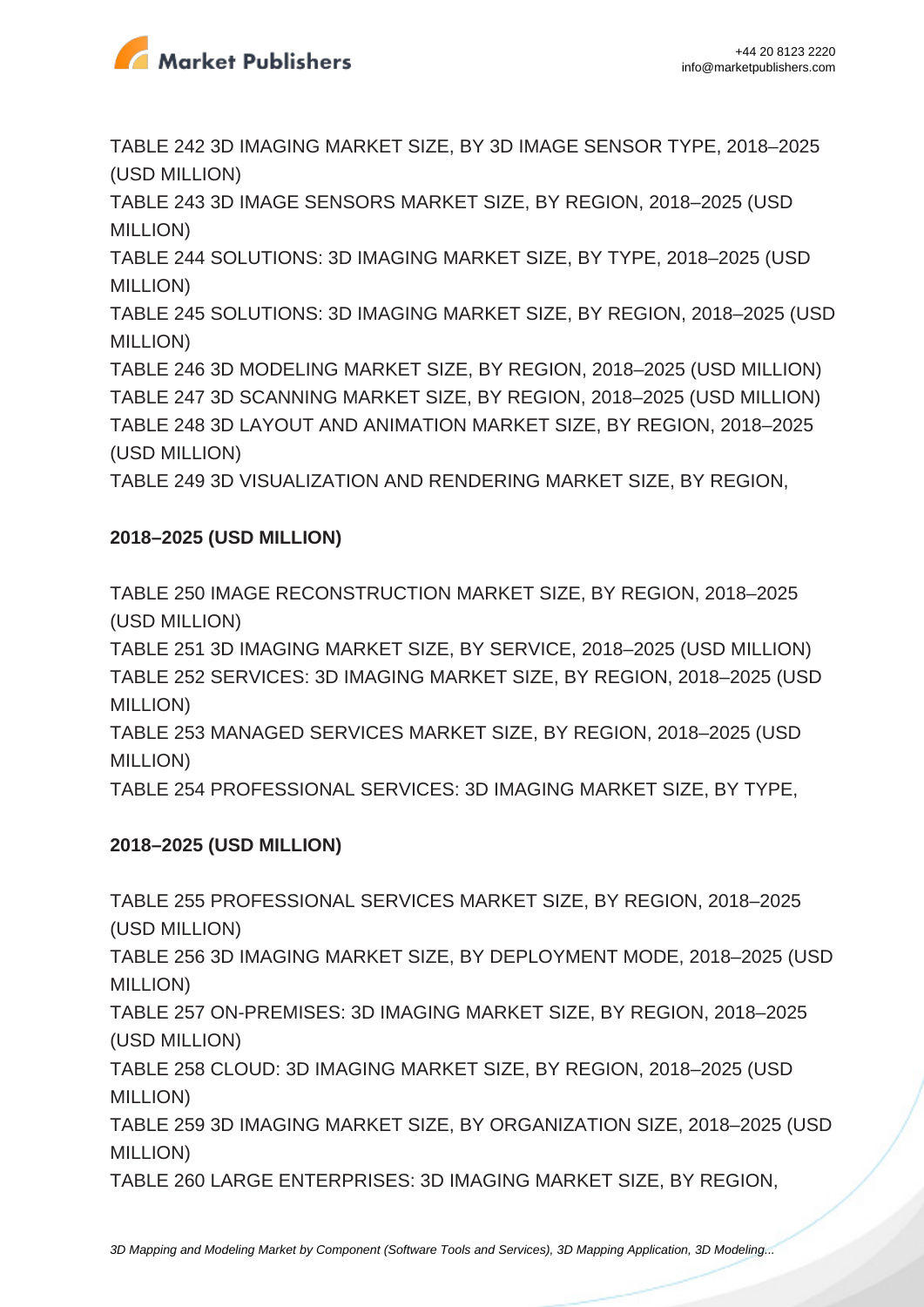

### **2018–2025 (USD MILLION)**

TABLE 261 SMALL AND MEDIUM-SIZED ENTERPRISES: 3D IMAGING MARKET SIZE, BY REGION, 2018–2025 (USD MILLION)

TABLE 262 3D IMAGING MARKET SIZE, BY VERTICAL, 2018–2025 (USD MILLION) TABLE 263 AEROSPACE AND DEFENSE: 3D IMAGING MARKET SIZE, BY REGION,

## **2018–2025 (USD MILLION)**

TABLE 264 AUTOMOTIVE AND TRANSPORTATION: 3D IMAGING MARKET SIZE, BY REGION, 2018–2025 (USD MILLION) TABLE 265 MANUFACTURING: 3D IMAGING MARKET SIZE, BY REGION, 2018–2025 (USD MILLION) TABLE 266 HEALTHCARE AND LIFE SCIENCE: 3D IMAGING MARKET SIZE, BY REGION, 2018–2025 (USD MILLION) TABLE 267 ARCHITECTURE AND CONSTRUCTION: 3D IMAGING MARKET SIZE, BY REGION, 2018–2025 (USD MILLION) TABLE 268 MEDIA AND ENTERTAINMENT: 3D IMAGING MARKET SIZE, BY REGION, 2018–2025 (USD MILLION) TABLE 269 RETAIL AND ECOMMERCE: 3D IMAGING MARKET SIZE, BY REGION,

### **2018–2025 (USD MILLION)**

TABLE 270 OTHERS VERTICAL: 3D IMAGING MARKET SIZE, BY REGION, 2018–2025 (USD MILLION)

TABLE 271 3D IMAGING MARKET SIZE, BY REGION, 2018–2025 (USD MILLION) TABLE 272 NORTH AMERICA: 3D IMAGING MARKET SIZE, BY COMPONENT,

## **2018–2025 (USD MILLION)**

TABLE 273 NORTH AMERICA: 3D IMAGING MARKET SIZE, BY SOLUTION, 2018–2025 (USD MILLION) TABLE 274 NORTH AMERICA: 3D IMAGING MARKET SIZE, BY HARDWARE,

### **2018–2025 (USD MILLION)**

TABLE 275 NORTH AMERICA: 3D IMAGING MARKET SIZE, BY 3D IMAGE SENSOR TYPE, 2018–2025 (USD MILLION) TABLE 276 NORTH AMERICA: 3D IMAGING MARKET SIZE, BY SERVICE,

[3D Mapping and Modeling Market by Component \(Software Tools and Services\), 3D Mapping Application, 3D Modeling...](https://marketpublishers.com/report/software/application_software/3d-mapping-3d-modeling-global-advancements-worldwide-market-size-n-forecasts-2013-2018.html)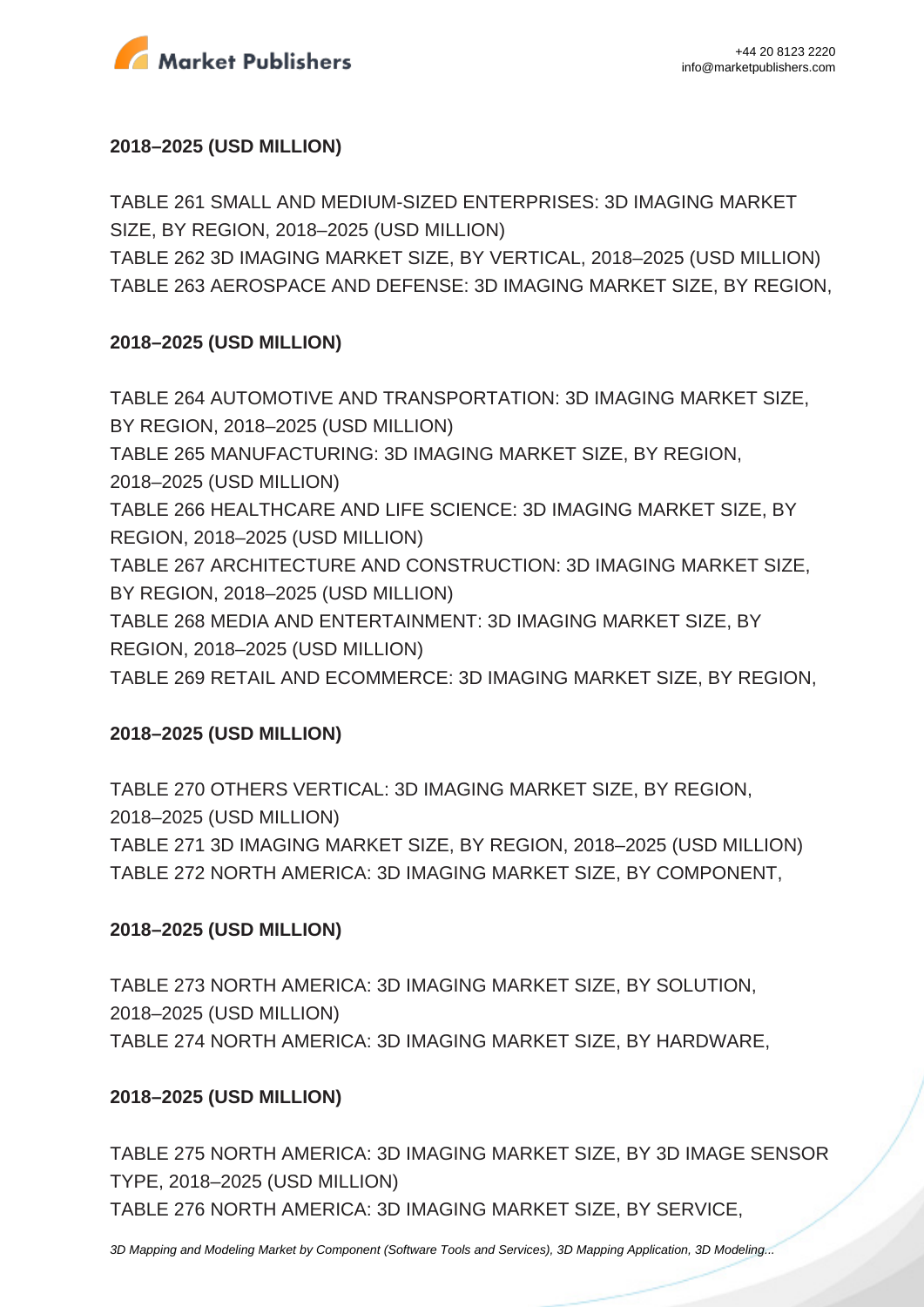

TABLE 290 EUROPE: 3D IMAGING MARKET SIZE, BY VERTICAL, 2018–2025 (USD MILLION)

TABLE 291 EUROPE: 3D IMAGING MARKET SIZE, BY COUNTRY, 2018–2025 (USD MILLION)

## **2018–2025 (USD MILLION)**

**2018–2025 (USD MILLION)**

**2018–2025 (USD MILLION)**

(USD MILLION)

MILLION)

TABLE 288 EUROPE: 3D IMAGING MARKET SIZE, BY DEPLOYMENT MODE,

TABLE 289 EUROPE: 3D IMAGING MARKET SIZE, BY ORGANIZATION SIZE,

**2018–2025 (USD MILLION)**

TABLE 286 EUROPE: 3D IMAGING MARKET SIZE, BY SERVICE, 2018–2025 (USD MILLION)

TABLE 287 EUROPE: 3D IMAGING MARKET SIZE, BY PROFESSIONAL SERVICE,

(USD MILLION) TABLE 285 EUROPE: 3D IMAGING MARKET SIZE, BY 3D IMAGE SENSOR TYPE,

TABLE 284 EUROPE: 3D IMAGING MARKET SIZE, BY HARDWARE, 2018–2025

TABLE 283 EUROPE: 3D IMAGING MARKET SIZE, BY SOLUTION, 2018–2025 (USD

2018–2025 (USD MILLION) TABLE 282 EUROPE: 3D IMAGING MARKET SIZE, BY COMPONENT, 2018–2025

2018–2025 (USD MILLION) TABLE 281 NORTH AMERICA: 3D IMAGING MARKET SIZE, BY COUNTRY,

TABLE 280 NORTH AMERICA: 3D IMAGING MARKET SIZE, BY VERTICAL,

SIZE, 2018–2025 (USD MILLION)

MODE, 2018–2025 (USD MILLION) TABLE 279 NORTH AMERICA: 3D IMAGING MARKET SIZE, BY ORGANIZATION

TABLE 278 NORTH AMERICA: 3D IMAGING MARKET SIZE, BY DEPLOYMENT

2018–2025 (USD MILLION) TABLE 277 NORTH AMERICA: 3D IMAGING MARKET SIZE, BY PROFESSIONAL SERVICE, 2018–2025 (USD MILLION)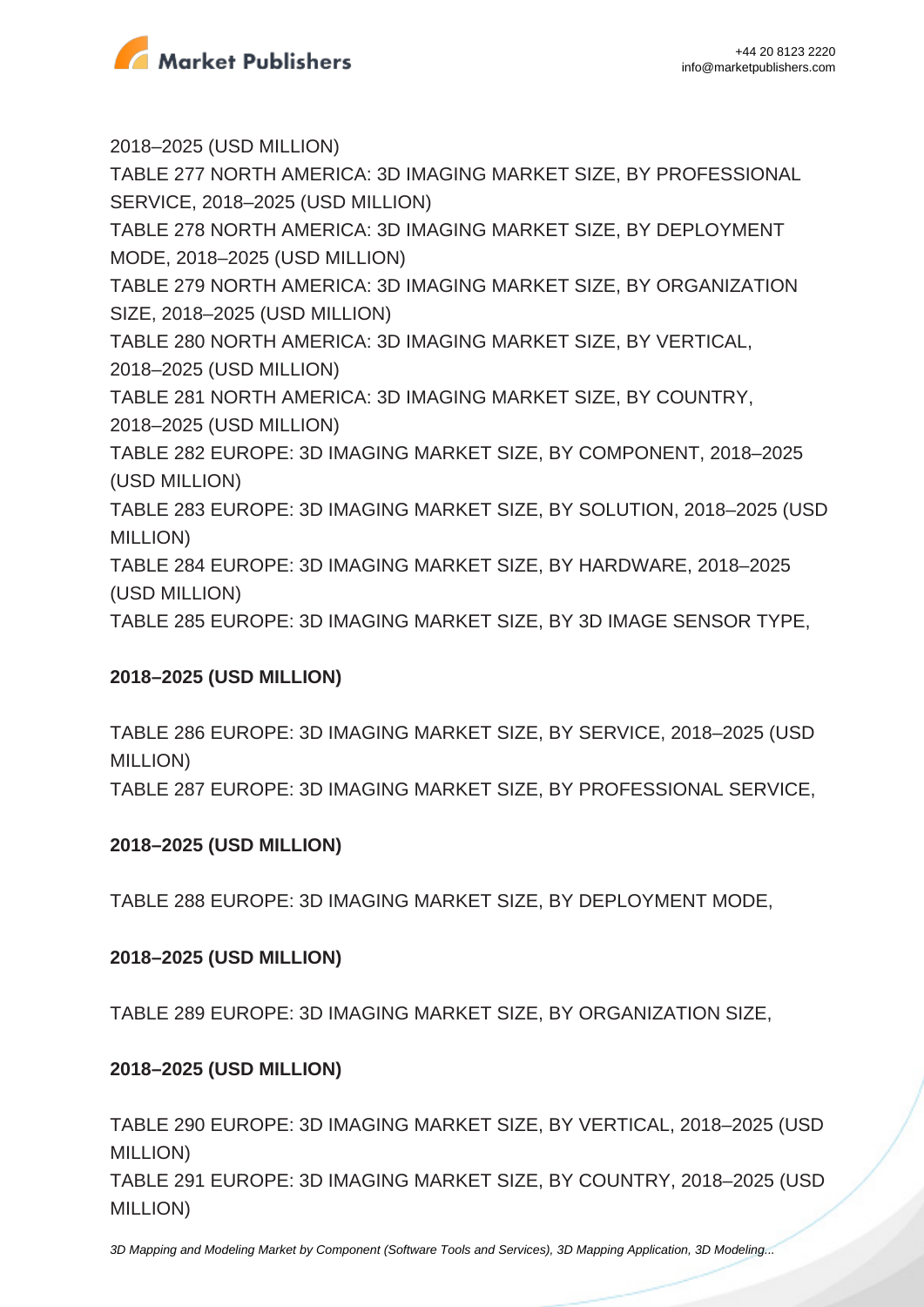

TABLE 292 ASIA PACIFIC: 3D IMAGING MARKET SIZE, BY COMPONENT, 2018–2025 (USD MILLION)

TABLE 293 ASIA PACIFIC: 3D IMAGING MARKET SIZE, BY SOLUTION, 2018–2025 (USD MILLION)

TABLE 294 ASIA PACIFIC: 3D IMAGING MARKET SIZE, BY HARDWARE, 2018–2025 (USD MILLION)

TABLE 295 ASIA PACIFIC: 3D IMAGING MARKET SIZE, BY 3D IMAGE SENSOR TYPE, 2018–2025 (USD MILLION)

TABLE 296 ASIA PACIFIC: 3D IMAGING MARKET SIZE, BY SERVICE, 2018–2025 (USD MILLION)

TABLE 297 ASIA PACIFIC: 3D IMAGING MARKET SIZE, BY PROFESSIONAL SERVICE, 2018–2025 (USD MILLION)

TABLE 298 ASIA PACIFIC: 3D IMAGING MARKET SIZE, BY DEPLOYMENT MODE,

## **2018–2025 (USD MILLION)**

TABLE 299 ASIA PACIFIC: 3D IMAGING MARKET SIZE, BY ORGANIZATION SIZE,

### **2018–2025 (USD MILLION)**

TABLE 300 ASIA PACIFIC: 3D IMAGING MARKET SIZE, BY VERTICAL, 2018–2025 (USD MILLION)

TABLE 301 ASIA PACIFIC: 3D IMAGING MARKET SIZE, BY COUNTRY, 2018–2025 (USD MILLION)

TABLE 302 MIDDLE EAST AND AFRICA: 3D IMAGING MARKET SIZE, BY COMPONENT, 2018–2025 (USD MILLION)

TABLE 303 MIDDLE EAST AND AFRICA: 3D IMAGING MARKET SIZE, BY SOLUTION, 2018–2025 (USD MILLION)

TABLE 304 MIDDLE EAST AND AFRICA: 3D IMAGING MARKET SIZE, BY HARDWARE, 2018–2025 (USD MILLION)

TABLE 305 MIDDLE EAST AND AFRICA: 3D IMAGING MARKET SIZE, BY 3D IMAGE SENSOR TYPE, 2018–2025 (USD MILLION)

TABLE 306 MIDDLE EAST AND AFRICA: 3D IMAGING MARKET SIZE, BY SERVICE,

## **2018–2025 (USD MILLION)**

TABLE 307 MIDDLE EAST AND AFRICA: 3D IMAGING MARKET SIZE, BY PROFESSIONAL SERVICE, 2018–2025 (USD MILLION) TABLE 308 MIDDLE EAST AND AFRICA: 3D IMAGING MARKET SIZE, BY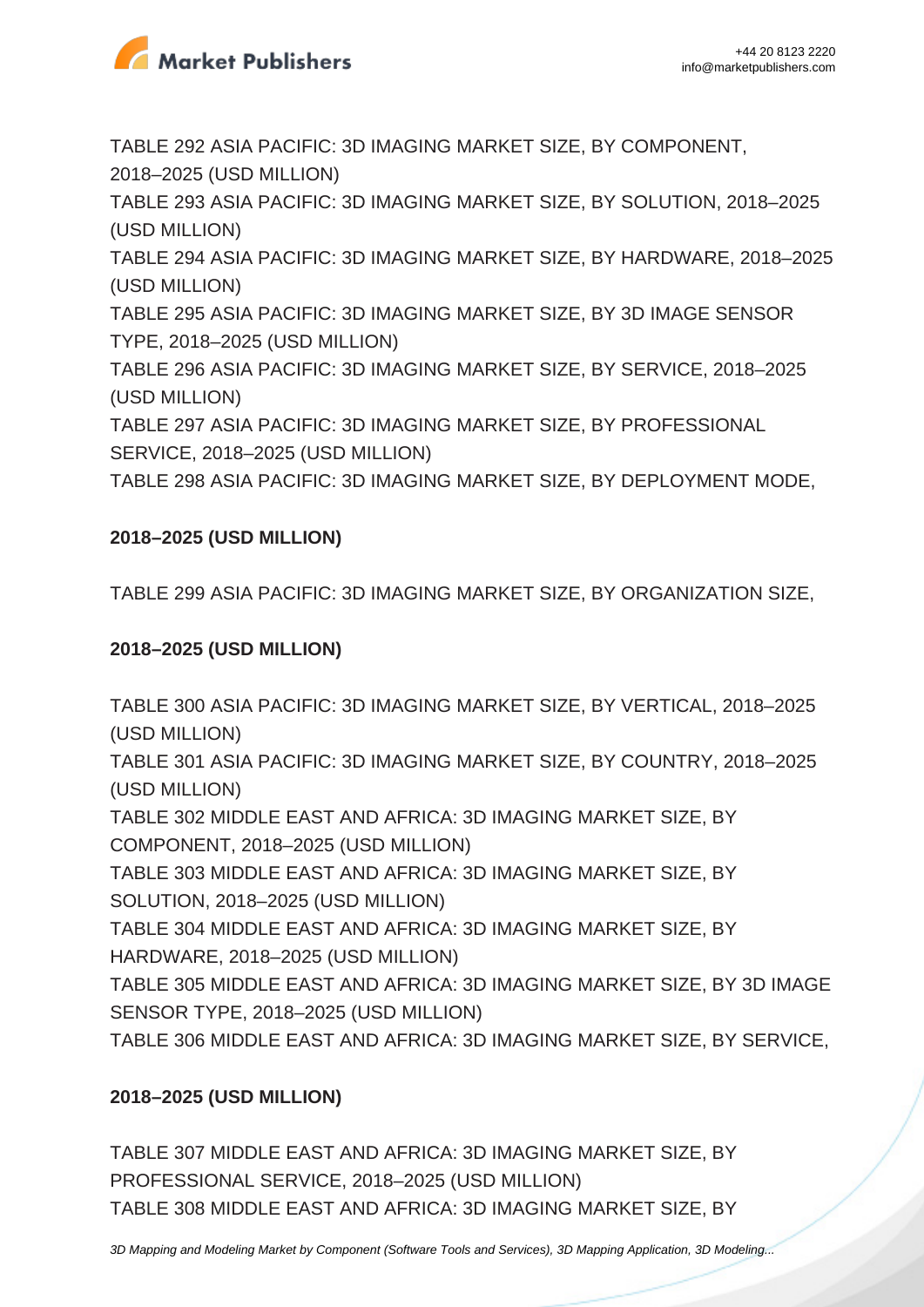

DEPLOYMENT MODE, 2018–2025 (USD MILLION) TABLE 309 MIDDLE EAST AND AFRICA: 3D IMAGING MARKET SIZE, BY ORGANIZATION SIZE, 2018–2025 (USD MILLION) TABLE 310 MIDDLE EAST AND AFRICA: 3D IMAGING MARKET SIZE, BY VERTICAL,

### **2018–2025 (USD MILLION)**

TABLE 311 MIDDLE EAST AND AFRICA: 3D IMAGING MARKET SIZE, BY COUNTRY,

## **2018–2025 (USD MILLION)**

TABLE 312 LATIN AMERICA: 3D IMAGING MARKET SIZE, BY COMPONENT, 2018–2025 (USD MILLION) TABLE 313 LATIN AMERICA: 3D IMAGING MARKET SIZE, BY SOLUTION, 2018–2025 (USD MILLION) TABLE 314 LATIN AMERICA: 3D IMAGING MARKET SIZE, BY HARDWARE, 2018–2025 (USD MILLION) TABLE 315 LATIN AMERICA: 3D IMAGING MARKET SIZE, BY 3D IMAGE SENSOR TYPE, 2018–2025 (USD MILLION) TABLE 316 LATIN AMERICA: 3D IMAGING MARKET SIZE, BY SERVICE, 2018–2025 (USD MILLION) TABLE 317 LATIN AMERICA: 3D IMAGING MARKET SIZE, BY PROFESSIONAL SERVICE, 2018–2025 (USD MILLION) TABLE 318 LATIN AMERICA: 3D IMAGING MARKET SIZE, BY DEPLOYMENT MODE,

### **2018–2025 (USD MILLION)**

TABLE 319 LATIN AMERICA: 3D IMAGING MARKET SIZE, BY ORGANIZATION SIZE,

### **2018–2025 (USD MILLION)**

TABLE 320 LATIN AMERICA: 3D IMAGING MARKET SIZE, BY VERTICAL, 2018–2025 (USD MILLION) TABLE 321 LATIN AMERICA: 3D IMAGING MARKET SIZE, BY COUNTRY, 2018–2025 (USD MILLION)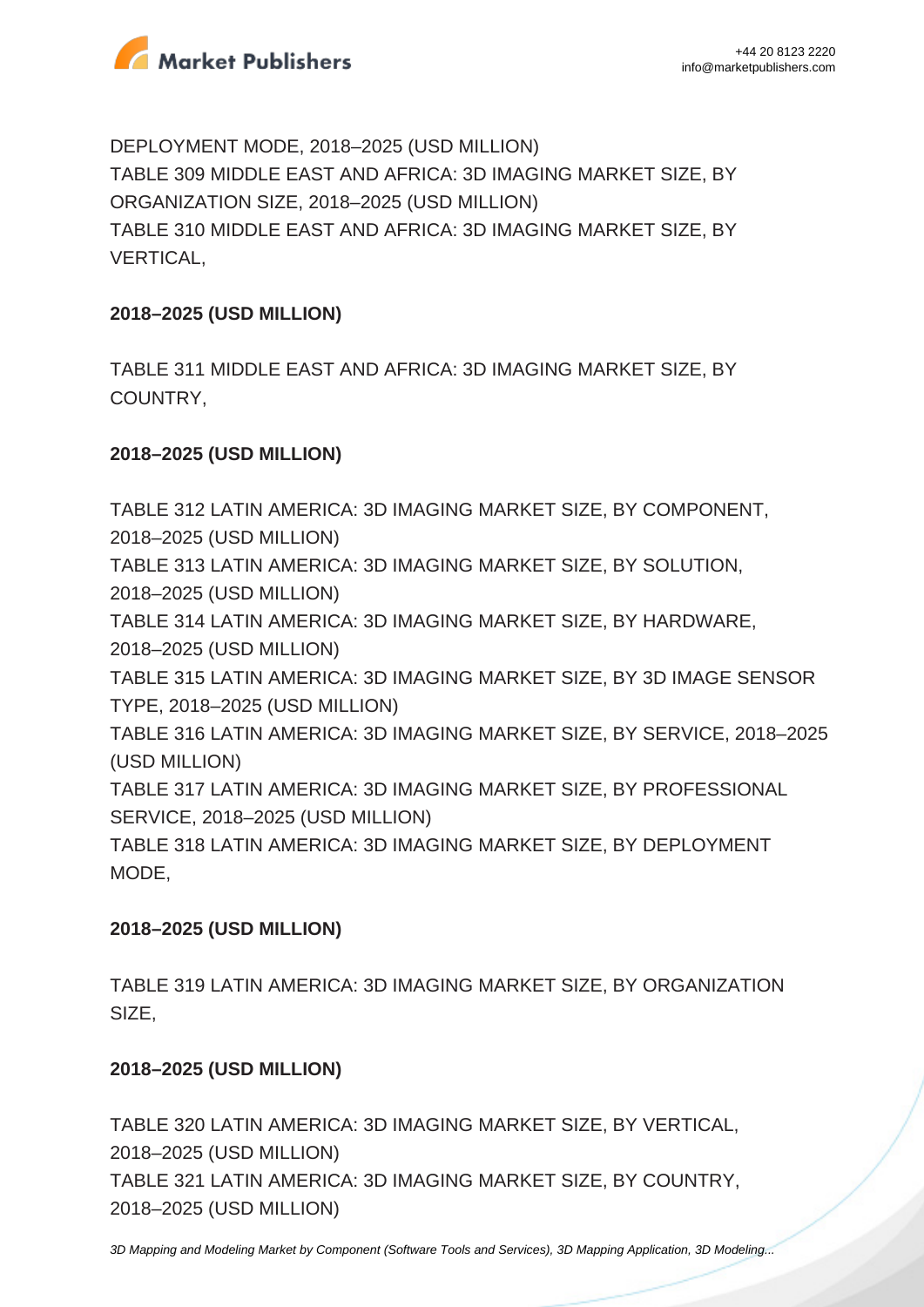

16.2 DISCUSSION GUIDE 16.3 KNOWLEDGE STORE: MARKETSANDMARKETS' SUBSCRIPTION PORTAL 16.4 AVAILABLE CUSTOMIZATIONS 16.5 RELATED REPORTS 16.6 AUTHOR DETAILS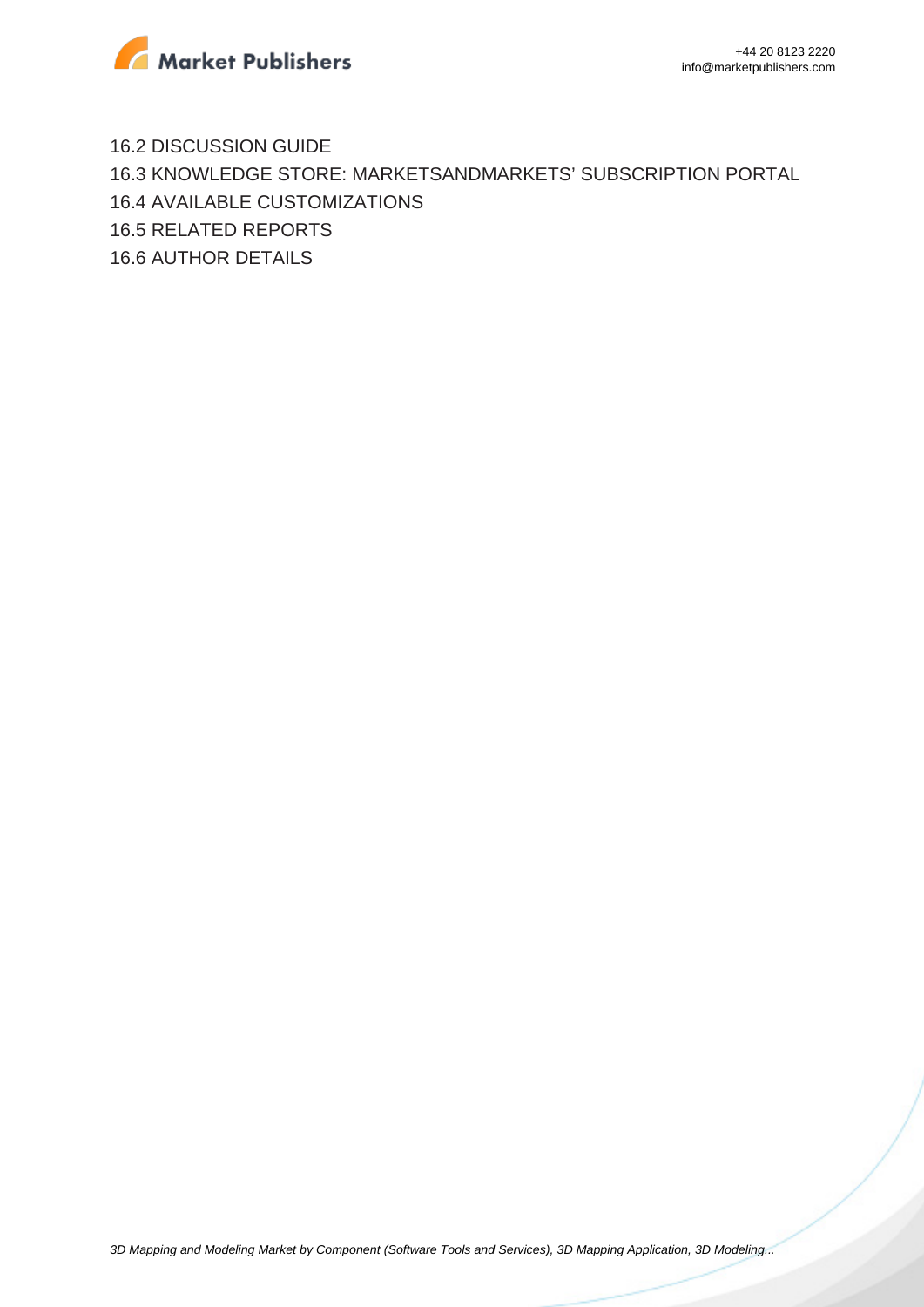

## I would like to order

- Product name: 3D Mapping and Modeling Market by Component (Software Tools and Services), 3D Mapping Application, 3D Modeling Application, Vertical (Government and Defense, Engineering and Construction, Transportation and Logistics), and Region - Global Forecast to 2025
	- Product link: [https://marketpublishers.com/r/30B12219BFBEN.html](https://marketpublishers.com/report/software/application_software/3d-mapping-3d-modeling-global-advancements-worldwide-market-size-n-forecasts-2013-2018.html)
		- Price: US\$ 4,950.00 (Single User License / Electronic Delivery) If you want to order Corporate License or Hard Copy, please, contact our Customer Service: [info@marketpublishers.com](mailto:info@marketpublishers.com)

## Payment

To pay by Credit Card (Visa, MasterCard, American Express, PayPal), please, click button on product page [https://marketpublishers.com/r/30B12219BFBEN.html](https://marketpublishers.com/report/software/application_software/3d-mapping-3d-modeling-global-advancements-worldwide-market-size-n-forecasts-2013-2018.html)

# To pay by Wire Transfer, please, fill in your contact details in the form below:

First name: Last name: Email: Company: Address: City: Zip code: Country: Tel: Fax: Your message:

\*\*All fields are required

Custumer signature \_\_\_\_\_\_\_\_\_\_\_\_\_\_\_\_\_\_\_\_\_\_\_\_\_\_\_\_\_\_\_\_\_\_\_\_\_\_\_

Please, note that by ordering from marketpublishers.com you are agreeing to our Terms & Conditions at<https://marketpublishers.com/docs/terms.html>

[3D Mapping and Modeling Market by Component \(Software Tools and Services\), 3D Mapping Application, 3D Modeling...](https://marketpublishers.com/report/software/application_software/3d-mapping-3d-modeling-global-advancements-worldwide-market-size-n-forecasts-2013-2018.html)